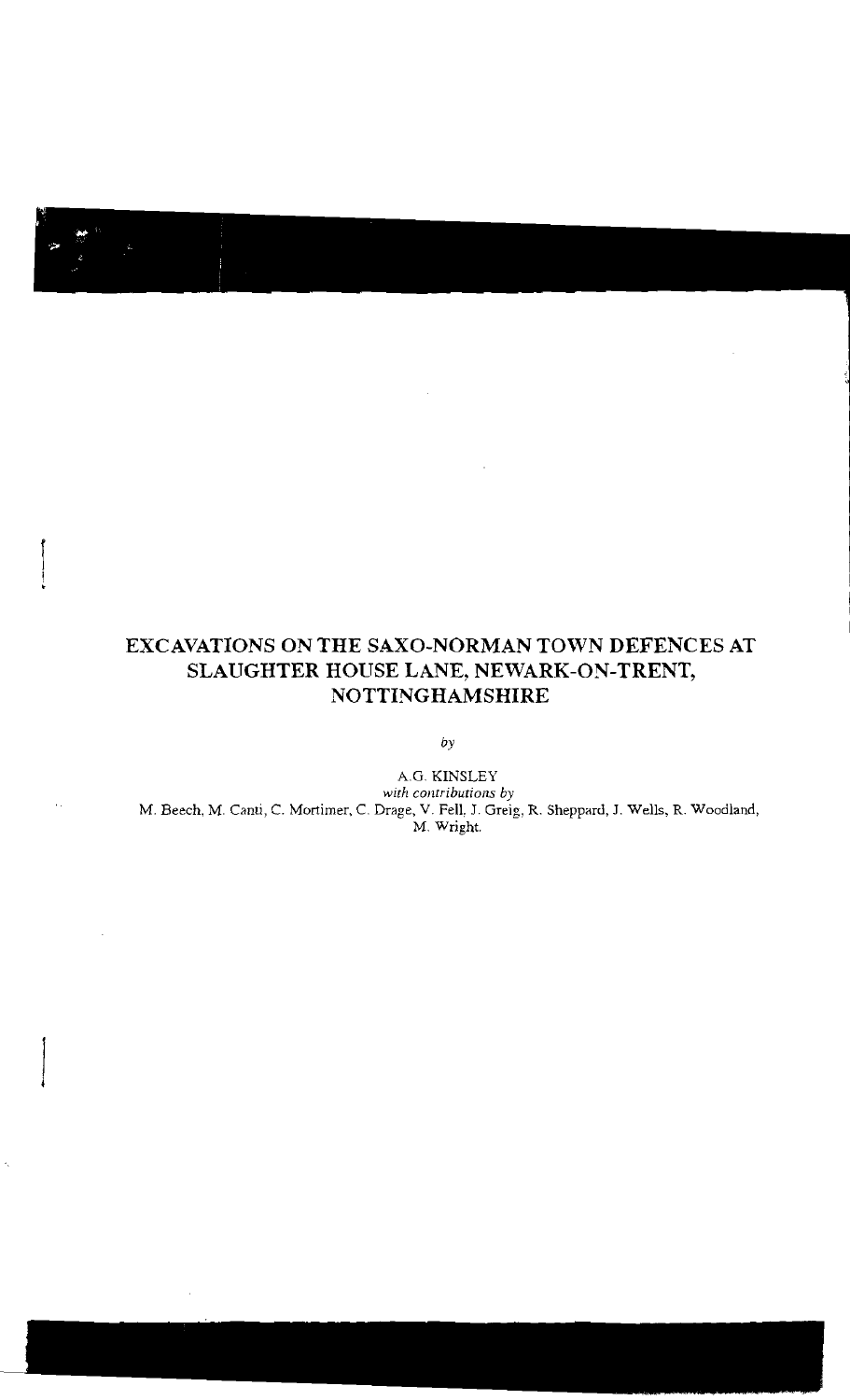# **EXCAVATIONS ON THE SAXO-NORMAN TOWN DEFENCES AT SLAUGHTER HOUSE LANE, NEWARK-ON-TRENT, NOTTINGHAMSHIRE**

*by* 

A.G. KINSLEY *with contributions by*  M. Beech, M. Canti, C. Mortimer, C. Drage, V. Fell, J. Greig, R. Sheppard, J. Wells, R. Woodland, M. Wright.

### **SUMMARY**

Excavations and watching-briefs by Trent & Peak Archaeological Trust took place on a series of sites located on the northern side of the town defences, in advance of the redevelopment of Slaughter House Lane in 1988. The earliest phase represented (Phase I) was a probable buried soil, which produced evidence for Romano-British and early- to mid-Anglo-Saxon activity. In Phase II the soil was sealed by a large timber-reinforced rampart, probably that of the Anglo-Saxon burh, with some fragmentary contemporary structures including a circular oven, probably using coppiced wood as fuel, to its rear. The line of an outer ditch (undated) was found in a watching-brief. The structures were later sealed by thick, possibly dumped, deposits (Phase III). In the medieval period the rampart was perhaps replaced by a stone wall, while cut into it and the soil deposits behind were a malting/drying kiln, a rectangular building with stone footings, and other structures (Phase  $\overline{IV}$ ). General late-medieval site clearance and levelling (Phase V) was followed by pits, lime kilns and cellared buildings, and ultimately by a series of brick cottages of late-18th- or 19th-century date which stood until demolition in 1988 (Phase VI-VIII).

The principal sources of pottery used on the site were Torksey in the Saxo-Norman period, Nottingham in the 12th to 14th centuries, and pottery from an unknown source resembling wares from Lincolnshire in the late medieval period. The bone assernblage was typical of small Anglo-Saxon and medieval towns, with cattle and sheep predominating; there was evidence for primary dismemberment of the carcasses, and a little evidence for bone working.

A pre-Conquest date ismost likely for the defences at Slaughter House Lane, and a reconsideration of previous work on the defences raises the possibility that the entire defensive circuit known from excavations, topographical and historical sources, is of pre-Conquest origin.

# **INTRODUCTION**

# SITE LOCATION

Slaughter House Lane follows the line of the defences on the northern side of the historic core of the town, which includes the castle on the river frontage, the parish church of St. Mary Magdalene and the market place (Figs.  $1 < 2$ ). To the south of the lane the ground is roughly level, while to the north, and to the west towards the river Trent, it drops markedly. The bedrock is Mercia Mudstone but in places a thin layer of pebbles and sand *ate* all that remains of a thin capping of Older River Gravels which thickens towards the north-east and southwest within the town. The areas investigated lay mostly on the south side of the lane (excavation areas 01,02,04,05 and 07) with 03 and 06 to the north (Fig. 3).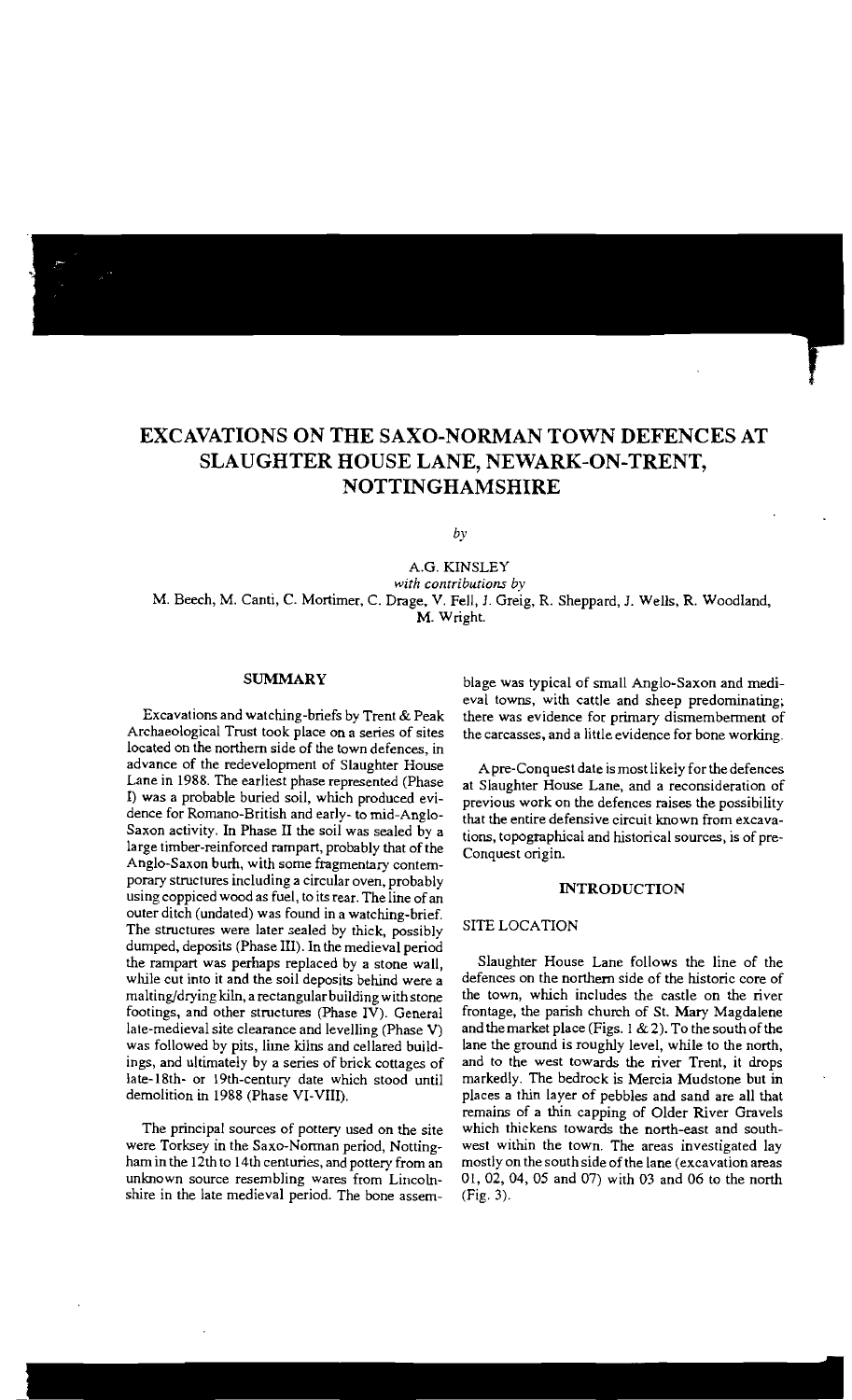

FIGURE 1: Slaughter House Lane: A & B: location of Newark and other sites mentioned in the text; C: archaeological sites in relation to Newark's modem road and rail network;  $1 -$  known minimum extent of Romano-British settlement,  $2 -$  area of town defences, 3 - location of early Anglo-Saxon cemetery.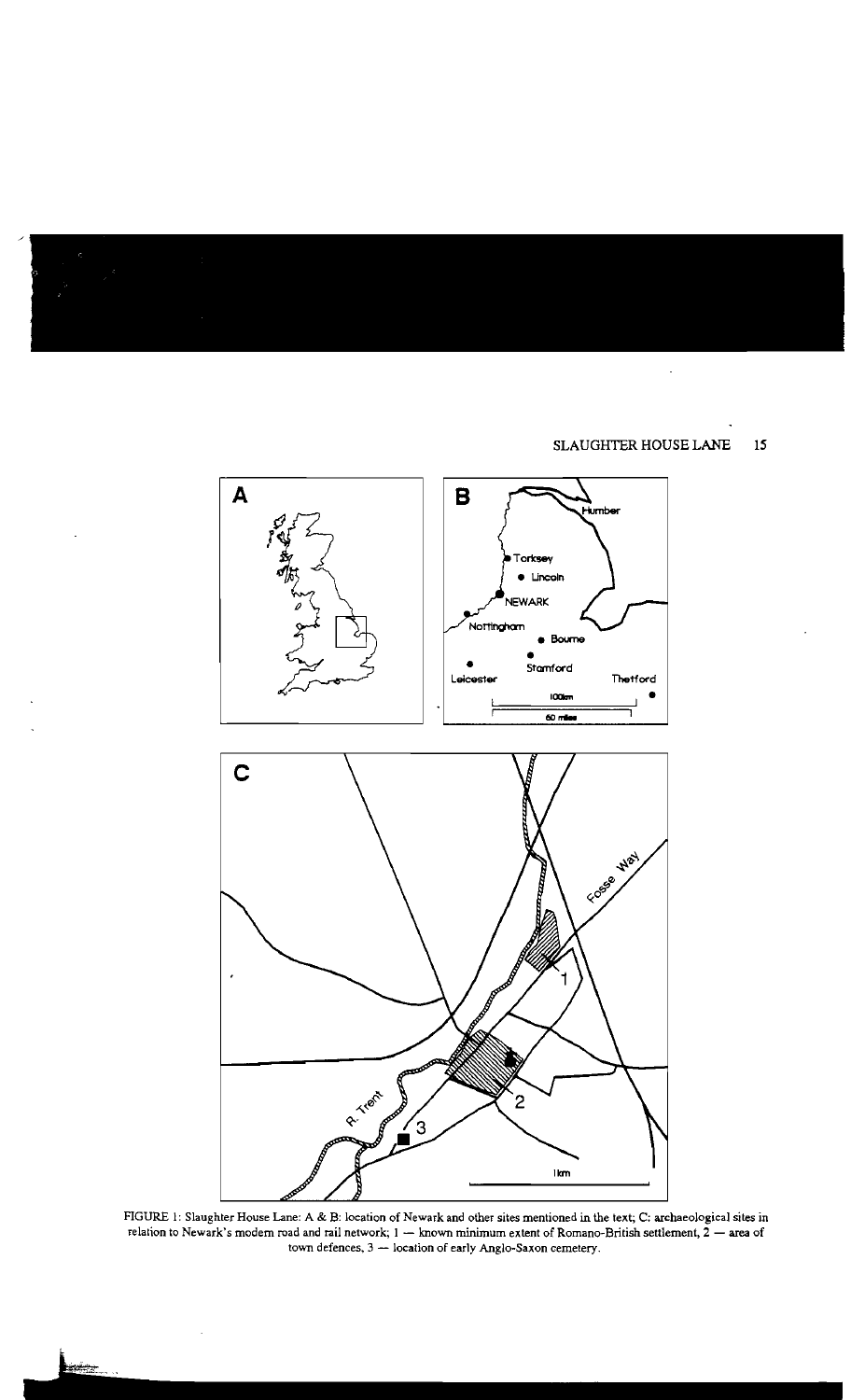# CIRCUMSTANCES OF THE EXCAVATIONS

Plans to redevelop the west end of the lane were finally implemented in 1988, with the commencement of the constructions of a supermarket and various small shops, houses and offices on its north and south sides with, additionally, almshouses for the St. Leonard's Trust in St. Leonard's Court (05). A trial excavation, carried out by Trent & Peak Archaeological Trust, directed by c.J. Drage in 1984 (01), confirmed the preservation of deep stratigraphy, including parts of the rampart, on the south side of the lane. A further series of excavations (02,04,06 and 07) was carried out by the Trust, directed by the author, in order to record the archaeological remains in advance of destruction in the redevelopment, with the principal aim of establishing the character and date of the town defences in this area. In addition, a watching-brief was maintained on the supermarket site (a recorded sample area was designated 03) where the likelihood of uncovering significant archaeological remains was unpredictable. Funds for the excavation and post-excavation workwere mainly provided by English Heritage, Nottinghamshire County Council and Newark & Sherwood District Council, with a small contribution from the deve-



**FIGURE 2: Slaughter House Lane: Location of present and previous excavations on the town defences; 1&2 \_. Slaughter**  House Lane (1 this report, 2 Barley), 3 - Mount Lane, 4 - Old White Hart Yard, 5 - Lombard Street, 6 - Castle Gate, 7 - Bell's Yard/Cuckstool Wharf.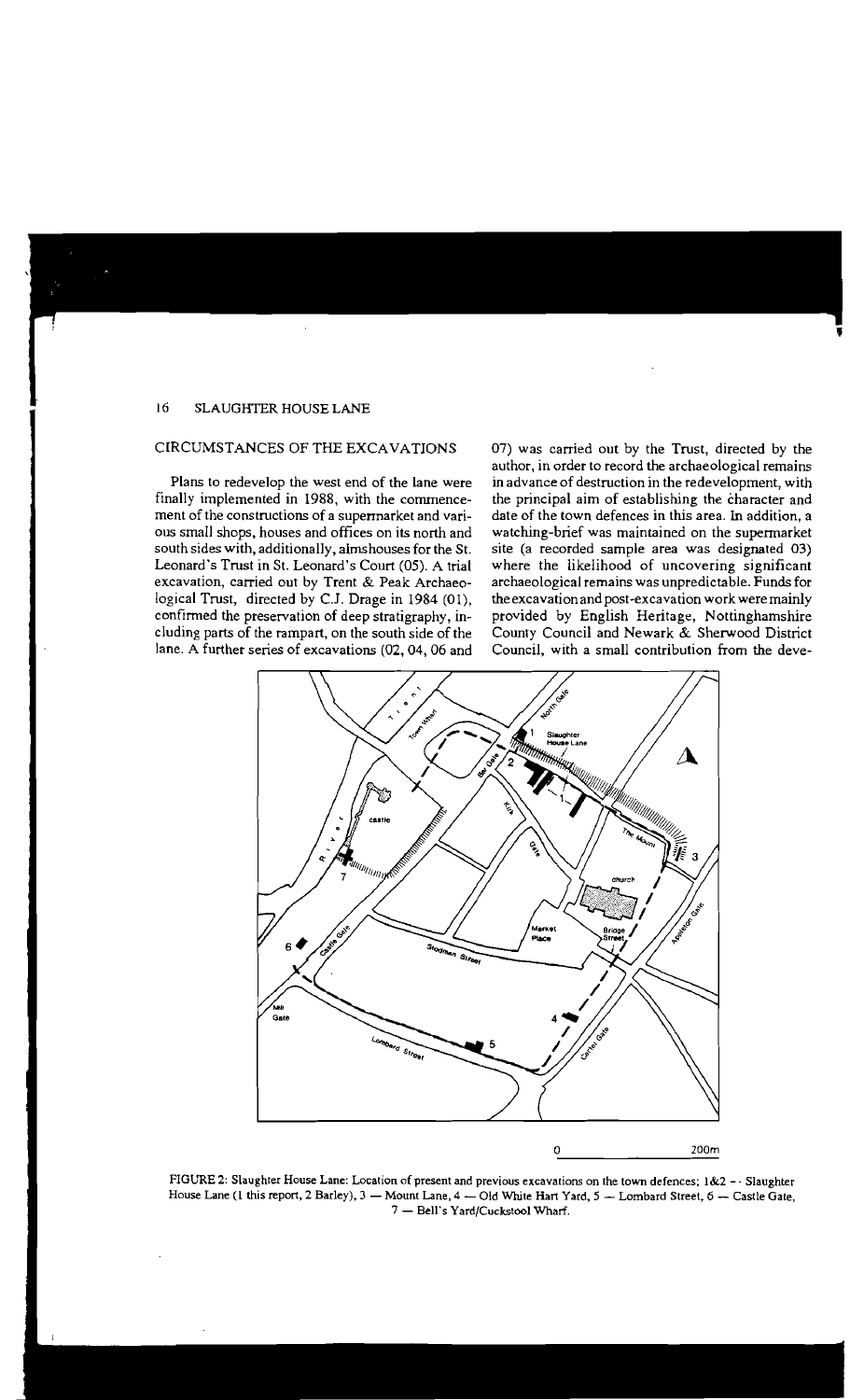loper, Henry Lax.

# PROGRESS OF THE EXCAVATIONS AND OTHER RECORDING WORK

In 1984 the trial excavation, 01, was sited in the 03) Co-Op Yard in what was then the only piece of ground available for excavation. The location of excavation areas is given in Fig. 3. Initial machining was followed by manual excavation with limited disturbance of the rampart, in the expectation of its eventual inclusion within more extensive excavations at a later date. In early January 1988, immediately after the demolition of the buildings on the site, work began on 02, and continued until early April; two large cellars had destroyed much of the area, and the excavation of numerous post-medieval and modern disturbances proved an unavoidable distraction, but a 4m-wide strip was relatively well preserved, running the length of the site from north-east to southwest, between two long sections orientated approximately perpendicular to the defences (Figs. 4-6). Most of this strip was fully excavated, but at the south-west end, due to lack of time, only a 1m wide trench adjacent to SLII was excavated to sample the deposits at the tail of the rampart. Further small areas within 02 were selected for excavation to the northwest and south-east of the main strip where isolated stratified deposits appeared to be in part preserved. All areas had suffered to varying degrees from postmedieval and modern intrusions.

Access to 01 and 04 was gained in late March; there was time only to machine-excavate the overburden and a section through the tail of the rampart (SL20) in 04, while 01 was left altogether. Also during this period, manual trial excavations on 05 revealed post-medieval deposits to the proposed 1.0m



FIGURE 3: Slaughter House Lane: Plan of excavation areas in relation to modem streets; broken line - selected property boundaries in 1790; within 01-05, hatching shows extent of surviving rampart.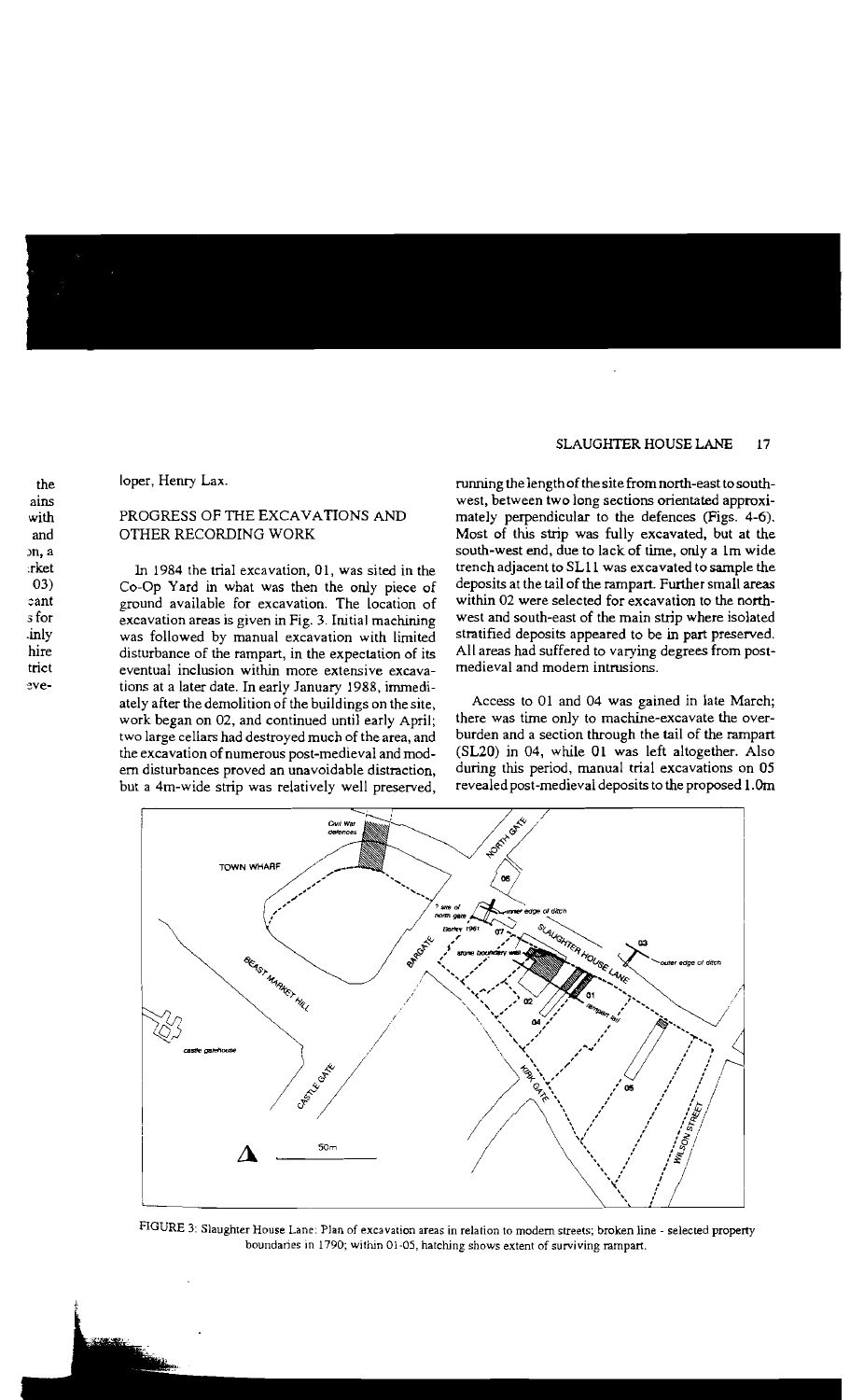

FIGURE 4: Slaughter House Lane: Plan of Saxo-Norman rampart (hatched) and structural features of phase II in 01,02 and 04.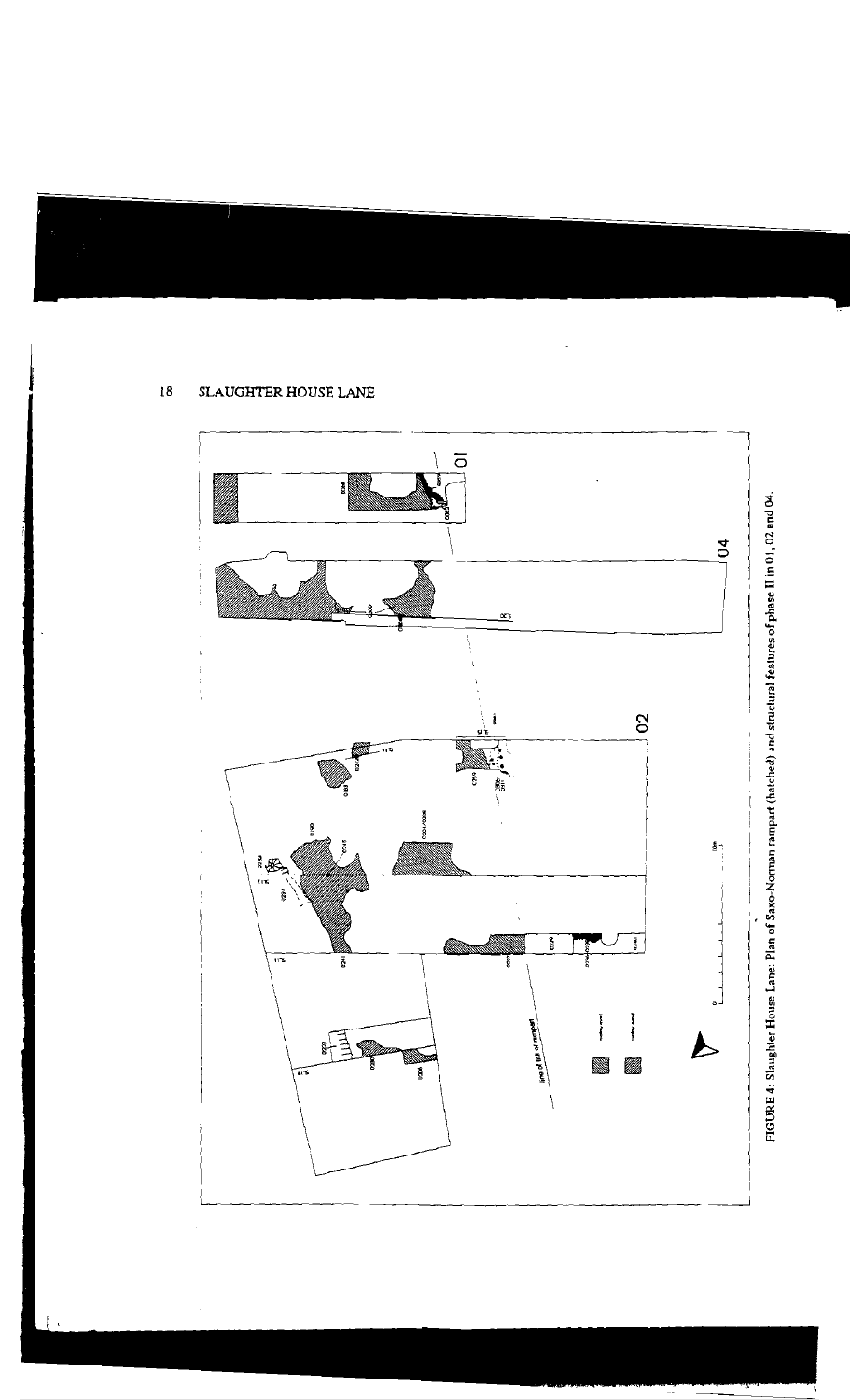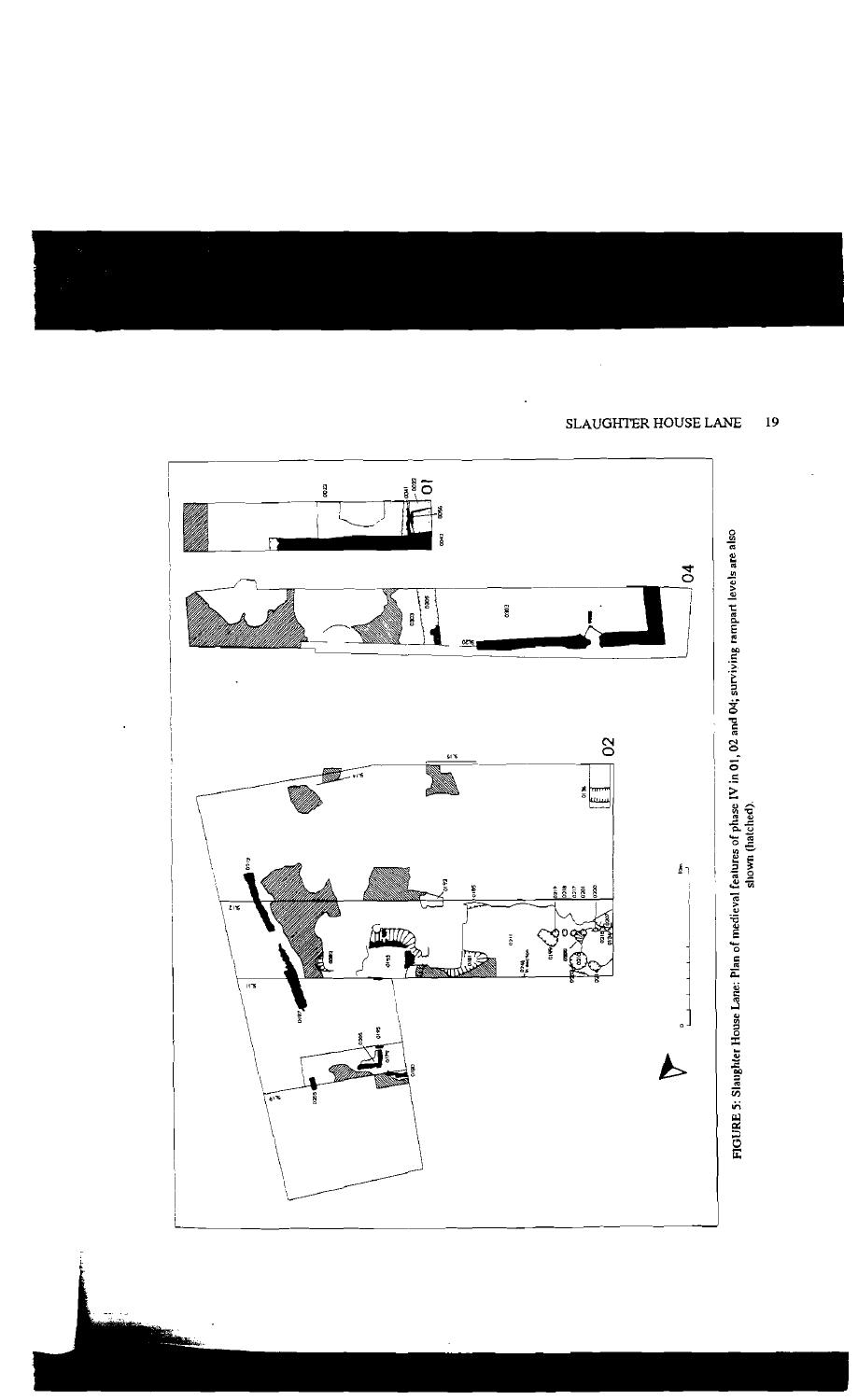

FIGURE 6: Slaughter House Lane: Plan of principal buildings in post-medieval phases VII and VIII in 01, 02 and 04; major<br>modern intrusions in 02 are shown with a broken line.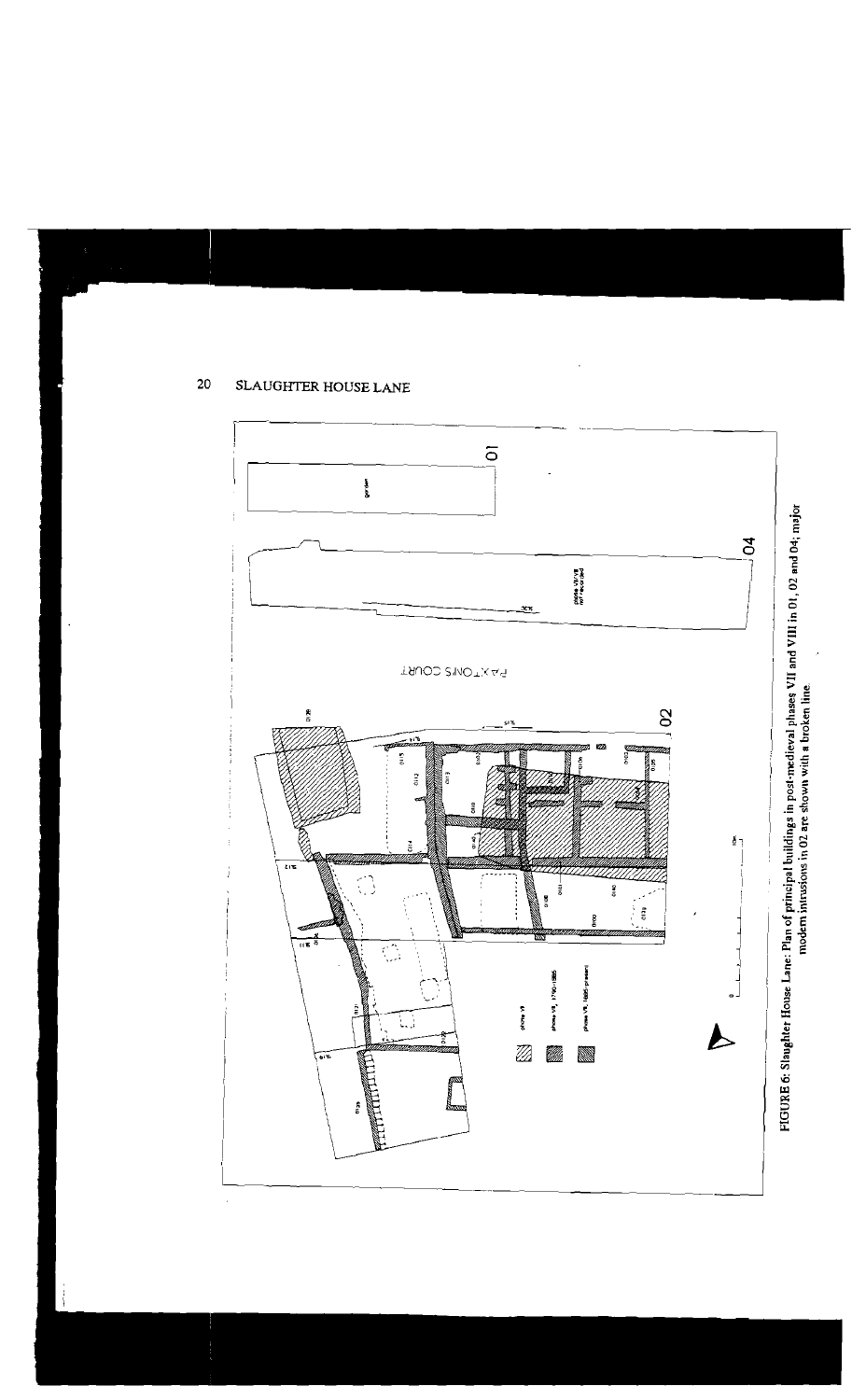foundation depth of the new building. In late January what was probably the north side of the town ditch was revealed in 03, during a watching-brief on contractors' excavations of the supermarket foundations. In mid-April negative results were encountered in manual trial workin06at the west end of Slaughter **House Lane, and in a watching-brief carried out in**  November in 07. Finally, in a further watching-brief in OS, where the building foundations were dug deeper than had been originally indicated by the architects, further parts of the rampart and stratified deposits at its tail were recorded.

# STRUCTURE OF THIS REPORT AND THE NUMBERING OF EXCAVATION AREAS, CONTEXTS AND PHASES

The account of the excavations below gives an outline of the principal features of the site, illustrated by selected plans and sections. More detailed de**scriptions and illustrations are given to show particu** by selected plans and sections. More detailed descriptions and illustrations are given to show particularly important features, and to provide examples of the primary of the original company which the internal the nature of the evidence upon which the interpreta-• tions offered are based. The main passages (in fullsize type) provide a summary of the features of each phase, and may be understood without reference to the subsidiary passages (in smaller type) which supply greater detail and supporting evidence. A fullydescribed and illustrated account can be found in archive.

> The principal section lines were individually numbered SLI, SL2, etc., and the locations of those illustrated *in* this report are shown on Figs. 4-6; summary drawings of all SLs referred to are given in Fig. 7. Excavation areas were allocated two digit numbers (01-07), and contexts four digits (0001 0311), with fills of features further distinguished a,b, **etc.**

> The grouping of features into site phases 1-VIII is an attempt to make the complex stratigraphic relationships of the contextual data manageable and to describe the general development of the site; all the features included in a single phase are approximately, but not necessarily absolutely, contemporaneous.

**Textual references to contexts are limited to those**  illustrated in plan or section in this report; unless stated otherwise.

# **DESCRIPTION OF THE FEATURES**

# PHASE I: THE PRE-RAMPART SOIL

The earliest **phase recorded in the excavations was**  found in 02 and 04, and consisted of a 0.3m-thick homogenous layer of grey or brown silty sand, containing an even distribution of pebbles (02: 0243 (SLl9), 0228, 0229, 0248 (SLlI), 0222, 0224, 0226 (SLl2), 0257, (SLl4), 0260(SL15); 04: 0301 (SLZO)). It lay directly on the natural Mercia Mudstone. The layer had evidently originally been continuous, but survived only where the overlying rampart was also preserved, both deposits having been reduced to a series of isolated 'islands' by the intrusion of later features (the extent of the rampart is shown in Fig. 4). The layer was everywhere completely truncated to the south of the rampart (the cause of this is discussed below). An even vertical distribution of pottery in this layer, with an extended date range and small sherd size, together with the layer's location directly beneath the rampart and upon the natural mudstone, and the setting of the rampart's timber reinforcement directly upon its surface (see below), permit its interpretation as a buried soil. The concentration of pollen close to its surface, described below, lends weight to this. Micromorphological studies carried out on this deposit (report in archive) were inconclu**sive as to the circumstances of** formation, **but if the**  interpretation as a buried soil is correct, the lack of a worm-sorted pebble layer suggests that it may have been under cultivation prior to being sealed by the rampart in phase II.

*At* **the** *south* **end of SL 12, thestratigraphy was not clear, but the layer (0226) could not be traced with certainty much beyond**  the south edge of the overlying rampart (0204), 10m north of the south **edge of the site. Similarly, in a small area machined out to expose the tail of the rampart adjacent to SL15 in 02, the layer 0260** thinned **out to an edge projecting only about 1m south of the rampart tail, and in 04 the same effect was observed in the machine trench adjacent to SL20 (0301). Careful trowelling of this deposit in 02 produced quantities of Romano-British and handmade Anglo-Saxon pottery, in 04 it was not manually**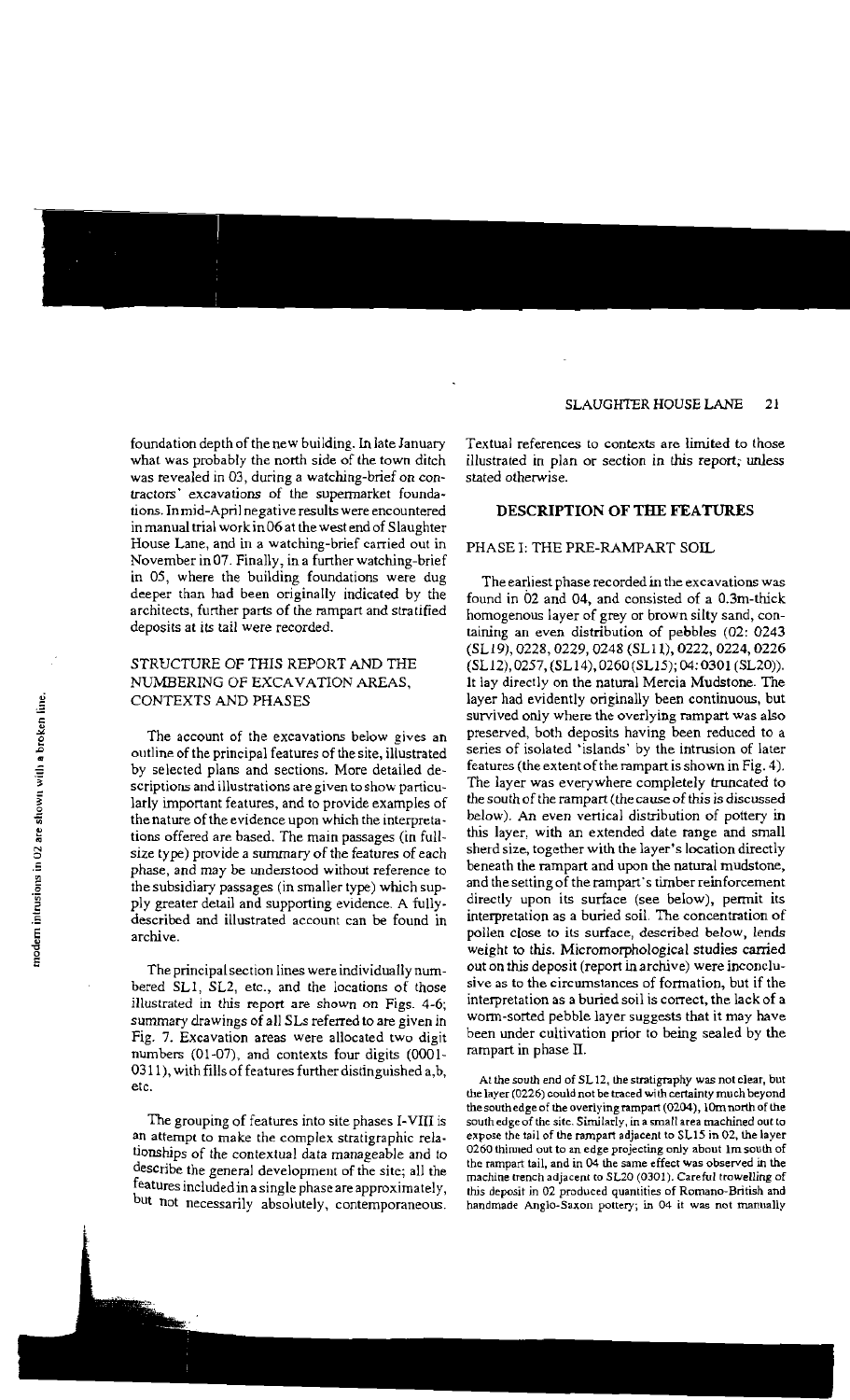31.5% phase VII & VIII, from the postmedieval and later layers in all **areas.** 

Phase VI, containing numerous pits, probably contains the largest volume of excavated deposits, and also produced 44.2% of the pottery by weight, as well as the greatest quantity of tile. The results show that tile was used for roofing in the town in the medieval period, but cannot be directly related to specific structures on the site.

#### *Catalogue ofridge tiles*

- **1 (All, 0199b, IV; Fig. 13). Part of one end with lower edges broken off. Upright crest with broken lop, set longitudinally. Olive green glaze in patches on upper**  surfaces, **much of the** surface **has flaked off. Length (incomplete) 91mm.**
- *2 (All,* **0153a, V; not illustrated). Part of centre of ridge, broken** at both **ends and edges. One crest set transversely, mostly broken off leaving scar. Olive green glaze over most of original upper surface. Length (incomplete) lOOmm.**

# **ENVIRONMENTAL REMAINS**

# ANIMAL BONES

A full report by Mark Beech is in archive. The following is a summary by the principal author.

#### Introduction

The collection of animal bones during the excavations was limited to those seen during excavation of each deposit; the lack of sieving will have resulted in the exclusion from the record of many of the smaller animals. The collection of bones might be expected to answer the following questions:

(a) what species were represented within each of the site phases?, (b) do the bones give any information as to the method of butchery practices, and does bone working appear to be taking place? and (c) is this collection of animal bones typical/atypical of sites of this type?

#### Results

Firstly, concerning the general taphonomy of the assemblage, a few of the bones showed traces of apparent carnivore damage, i.e. canine puncturemarks and pitting marks from gnawing. Presumably dogs were responsible for such action upon the bones, suggesting that burial of some of the material may have not been all that rapid, the material lying around on the surface for a while. Secondly, a few bone fragments showed traces of burning, indicating perhaps that at least some of the bones represented domestic food waste.

Table 4 details the presence of the species within each of the phases of the site.

Cattle were common throughout all the phases of the site (Table4). The cattle, judging from the general size of the bones, do not appear to have been very large animals. The presence of quite young cattle is notable. Eight unfused cattle bones were identified from the Late-Saxon and medieval periods. This may perhaps suggest a hint of either veal or milk production with relatively young calves being slaughtered.

Quite a few bones could be definitely identified as sheep, whereas goat could not be identified with certainty. The sheep were medium-sized animals. During the medieval period both homed and hornless sheep were represented.

Pig was not as common as the other major domestic species. The two pig mandibles present (the only aged mandibles in all the assemblage) suggested that both pigs probably were killed during or soon after their second year.

The few cut and chop marks that were observed on the bones all appear to suggest basic primary dismemberment and portioning of the carcass. A horse scapula had a series of small cut marks running diagonally across its spinus. Such cuts would appear to suggest that horse meat may have occasionally been exploited as a resource. There is evidence for the use of cat skin during the-post-Medieval phase of the **site.**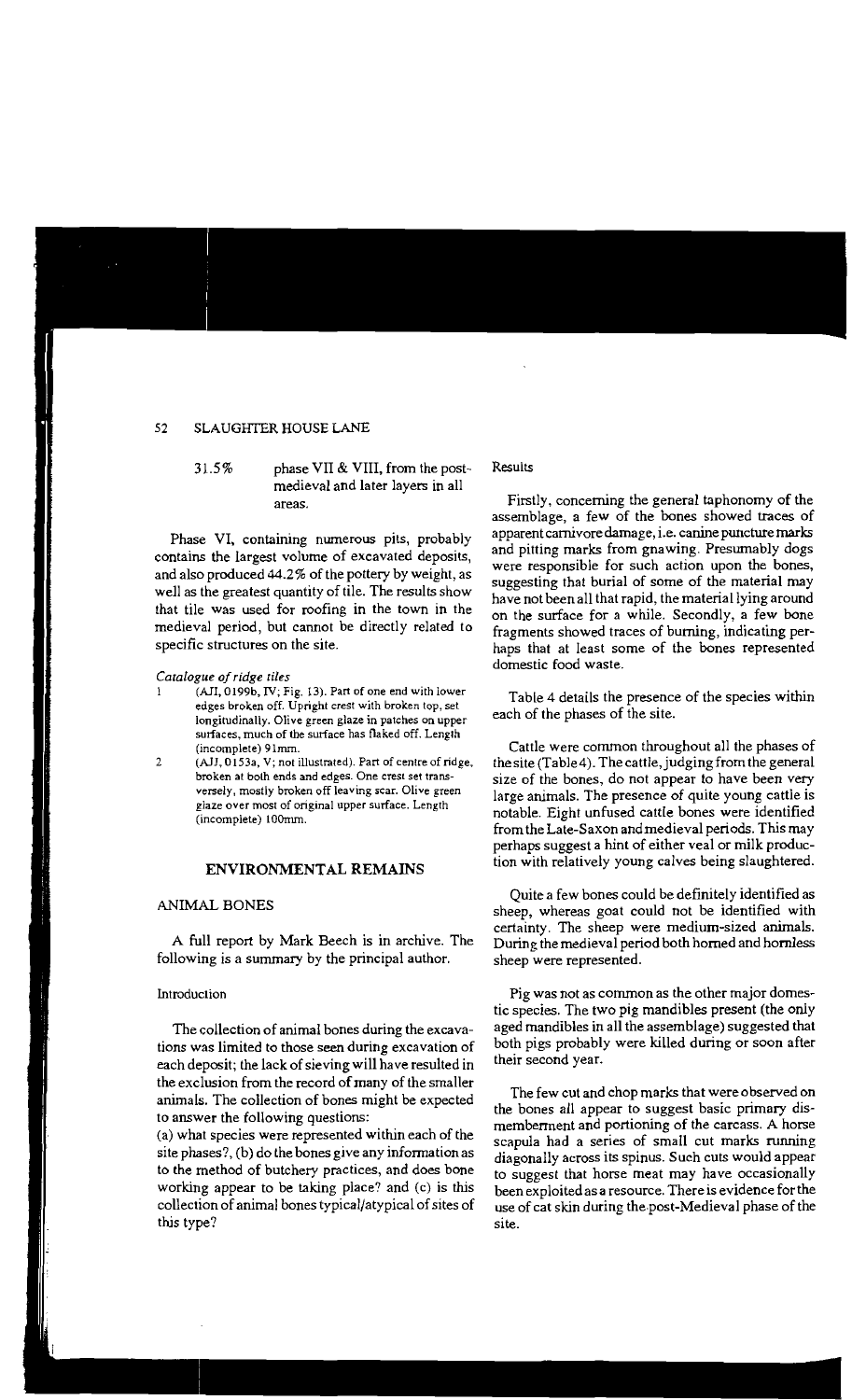|                                                   | Phase I<br>(Roman-<br>mid Saxon) | Phase II/<br>III (Saxo-<br>Norman | Phase<br><b>IV/V</b><br>(Medieval) |  |
|---------------------------------------------------|----------------------------------|-----------------------------------|------------------------------------|--|
| Horse ( <i>Equus</i> sp. domestic)                |                                  | 1(2)                              | 5(4)                               |  |
| Cattle (Bos sp. domestic)                         | 8<br>(100)                       | 21(45)                            | 52 (37)                            |  |
| Sheep $(Ovis$ sp. domestic)                       |                                  | 5 (11)                            | 22(16)                             |  |
| Sheep/Goat (Ovis sp. domestic/Capra sp. domestic) |                                  | 8 (17)                            | 26(19)                             |  |
| Pig (Sus sp. domestic)                            |                                  | 7 (15)                            | 22(16)                             |  |
| Dog (Canis sp. domestic)                          |                                  | 3(6)                              | 6(4)                               |  |
| Cat (Felis sp. ?domestic)                         |                                  | 1(2)                              | 4(3)                               |  |
| Common Toad (Bufo bufo L.)                        |                                  | 1(2)                              | 2(1)                               |  |
| Identified to size category only:                 |                                  |                                   |                                    |  |
| La (Large artiodactyl)                            |                                  | 16                                | 49                                 |  |
| Ma (Medium artiodactyl)                           |                                  | 3                                 | 2                                  |  |
| Sa (Small artiodactyl)                            |                                  | 8                                 | 19                                 |  |
| Unidentifiable                                    | 9                                | 19                                | 82                                 |  |
| TOTAL                                             | 17                               | 93                                | 291                                |  |

Table 4: Total number of hand-collected diagnostic bone fragments identified for each species by phases (figures in brackets indicate percentages).

There is sparse evidence for bone and horn working on the site, although undoubtedly bone would have been an important resource. A cattle metatarsal had signs of having been chopped into its lateral midshaft (metapodials were commonly used to provide 'blanks' for bone working); and a cattle horncore had been chopped into its base, indicating horn removal.

The collection of bone material is small and prevents useful broad comparisons with other sites in the area. This assemblage is probably fairly typical of bone collections from small Saxon and medieval towns.

### THE BIRD BONES

A full report by Dr. Sheila Sutherland and Mark Beech is in archive. The following is a summary by the principal author.

# Introduction

A total of 62 bird bones representing 2 species were recovered from the site: all but 12 of which were from 016a, phase VI.

All the bird bones were identified by Dr. Sheila Sutherland using her personal comparative reference collection. A summary of the quantification of the bird bones is presented in Table 5.

## Results

Only two bird bones came from the Saxo-Norman levels of the site. These were a goose (Anser/Branta sp(p); 0230, phase II), and a domestic fowl (Gallus sp. domestic, 0247, phase III). Goose and domestic fowl were also only present in small quantities during the medieval period. It was possible to identify one almost complete coracoid to domestic/greylag goose  $(Answer \, answer \, L.).$ 

The majority of the bird bones from the site came from the post-medieval levels. Nearly all of the bird bones belonged to domestic fowl. Remains of two adult and one juvenile birds were found in 0161a, phase VI, the fill of a small rectangular pit also containing much limestone including some stone roof-tile fragments. Some of the bones had apparently been cooked. The absence of smaller birds may perhaps be a result of the method of collection of the material (i.e. lack of sieving etc.). The predominance of domestic fowl in this collection is not unusual.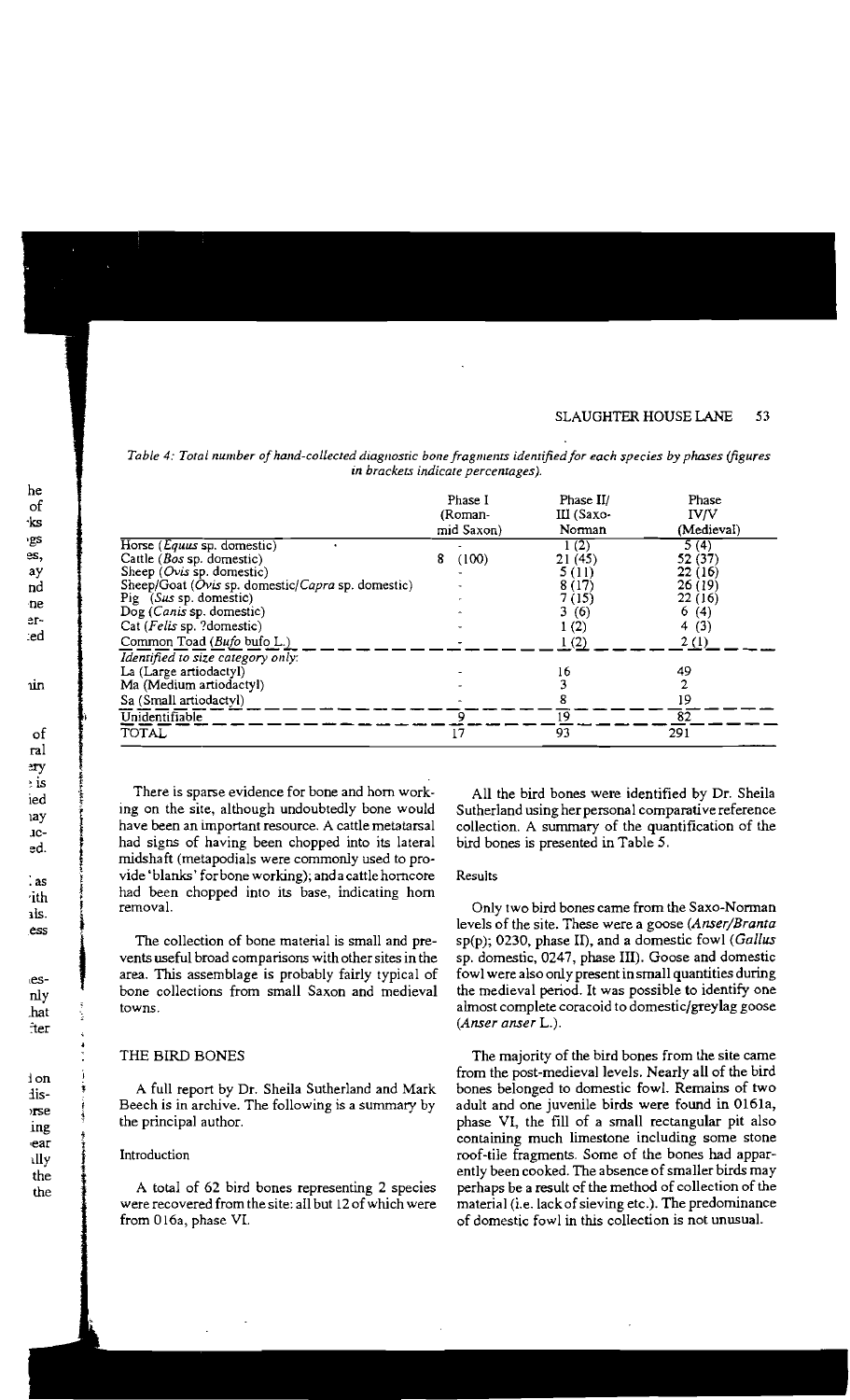|                                       | Phase II/III<br>Late-Saxon | Phase IV/V<br>Medieval | Phase VI-VIII<br>Post-Medieval |
|---------------------------------------|----------------------------|------------------------|--------------------------------|
| Goose sp. (p). Anser/Branta sp (p).   | 1(1)                       | 4(3)                   | 1(1)                           |
| Domestic/greylag goose Anser anser L. |                            | 1 <sub>(1)</sub>       |                                |
| Domestic Fowl Gallus sp. domestic     | 1(1)                       | 4(1)                   | 49(5)                          |
| Unidentifiable                        |                            | 1(1)                   |                                |
| <b>TOTAL</b>                          |                            | 10                     | 50                             |

*Table* **5:** *Number ofhand-collected fragments of bird bone (figures in brackers indicate the minimum number of*  individuals].

# **ENVIRONMENTAL** SAMPLES: ANALYSIS

# *by* James Grieg

#### **Introduction**

The material contained some pollen and seeds which showed that there was probably a buried land surface under the rampart, and scatters of plant material throughout the deposit as a whole, but the remains were not abundant enough for a very detailed analy**sis.** 

#### Pollen samples

Two column samples for pollen formed sections through the buried ground surface beneath the rampart. Sample 009 (Fig. 8, SLl2) consistedof28cm of 0190, rampart material consisting of marl and sand, above 35cm of sand 0222, the buried soil, resting on natural Mudstone. Sample 010 (Fig. 8, SLlI) consisted of a top 36cm of 0227, rampart material consisting of marl and sand with many vertical holes with small stones and charcoal in them, possibly worm burrows; below was 39cm of sand (0229), the buried soil; resting on natural mudstone. A context 0228 consisting of a 2cm thick layer of sand was distinguished during excavation at the interface between 0228 and 0229, but was not traceable in the column sample.

Three sub-samples were prepared from sample 010, from depths of 25, 50 and 75cm (sample 007, Fig. 8, SLII). The 25cm (rampart, Ilcm above the buried soil surface) and 75cm (lower buried soil) subsamples contained scarcely any pollen apart from a few battered Liguliflorae (a group including dandelions and other yellow-flowered composites), which usually persist because they are the thickest-walled pollen grains. The 50cm sample (l4cm below the buried soil surface) had a more varied flora (although again dominated by Liguliflorae). There were also some cereal pollen grains, a *Centaurea cyanus* (cornflower), Cruciferae, Umbelliferae, Ranunculus and Grarnineae. The only trees present were *Betula* (birch) and *Alnus* (alder). This spectrum corresponds somewhat with the picture obtained from the charred remains, which also contained mainly cereals and cornfield weed remains. The larger amount of pollen at this level may be because the material was part of the old soil surface, or associated pollen-rich layers.

#### Macrofossils

Samples were also taken for macrofossils from thirteen contexts of late-Saxon and medieval date. The samples consisted of silty and sandy material which broke down easily in water; 1 litre was measured out by water displacement in a 2-1itre beaker, and the organic material including charred remains washed out into a sieve. Themainly inorganic residue was dried and washed over again to check whether anything more would separate, but it appeared that the original washover was adequate. Almost all of the remains were charred. The results are given in Table 6. There were rather few plantremains in the samples examined, fewer than 10 per litre of sediment, mostly charred seeds with quantities of charcoal. 0247, phase III, from the deposits at the rampart tail, had the richest flora, consisting of rather badly-preserved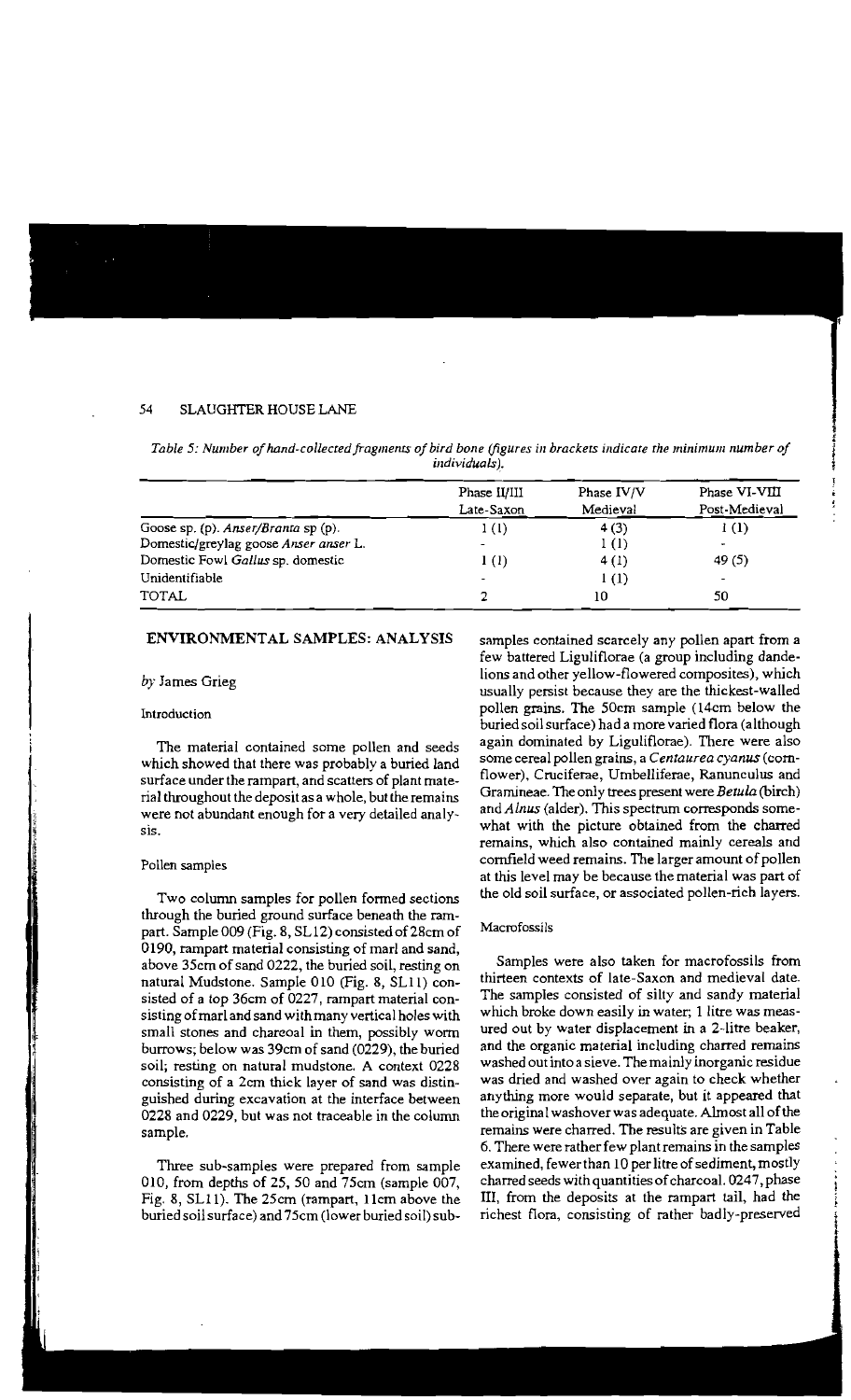charred grain and cornfield weeds, and a sloe stone fragment. There were also some uncharred seeds. The floras of the other samples were essentially **similar, with grain, weeds and a few other things.**  Such material seems to have been charred by rapid heating judging by the puffed appearance, so the **remains seem to have come from fire ash, whether domestic or otherwise. The most frequentJy-identi**fied cereal, *Hordeum* (barley) may represent fodder rather than food for humans. The uncharred seeds of violet and elder might be contemporary with the charred remains, or they could have fallen down from above through cracks and wormholes in the soil.

# CHARCOAL SAMPLES FROM THE OVEN FLOOR 0060

*by* J. Wells

Four samples of charcoal taken from the phase II

oven floor 0060 (nos. 25-28), were identified as hazel *(Corylus avellana),* hazel/alder *(Corylus/Alnus* sp.), and poplar *(Populus sp.)*/Willow *(Salix sp)*.

**The diameter of** *the* **material, measuring consist**ently 10mm in each of the samples examined, is indicative of a deliberate policy of wood selection, determined on the grounds of size and age, and suggests management by coppicing. All of the samples identified were of similar age, each possessing . **six to seven rings.** 

The samples therefore suggest the collection of particular species of brushwood material, selected for their kindling/burning properties, and good response to coppicing,

The worm-eaten nature of sample no. 28 is indicativeof the wood being dead prior to usage. Details of wood type in each sample are given in the archive.

| context nos:            | 0150                 | 0153d           | 0227 | 0229 | 0247        |
|-------------------------|----------------------|-----------------|------|------|-------------|
| Viola sp.               |                      |                 |      |      |             |
| Chenopodium sp.         |                      |                 |      |      |             |
| Leguminosae half        |                      |                 |      |      | -75         |
| Prunus fruitstone       |                      |                 |      |      |             |
| Rumex acetosella L.     |                      |                 |      |      |             |
| Urtica dioica L.        |                      |                 |      |      |             |
| Corylus avellana L.     |                      |                 |      |      |             |
| Sambucus nigra L.       |                      |                 |      |      | 13          |
| Anthemis cotula L.      |                      |                 |      |      | 3*          |
| Bromus sp.              |                      |                 |      |      | $2^+$       |
| Poa/Agrostis            |                      |                 |      |      | ╷★          |
| long grass/small cereal |                      |                 |      |      |             |
| Triticum sp.            |                      |                 |      |      | 6*          |
| Avena sp.               |                      |                 |      |      | $2^{\star}$ |
| Hordeum sp.             | $2^{\star}$          |                 | $++$ |      |             |
| Cerealia n.f.i.         | $\mathbf{1}^{\star}$ |                 | $3*$ |      | $13*$       |
| charcoal                | $^{\mathrm{+}}$      | $^{\mathrm{+}}$ |      |      | $^{++}$     |

*Table* 6: *Plant species from Slaughter Hause Lane* 

\* indicates charred 0150, 0153d, phase V, levelling layer and fill of kIln; 0227, phase II, rampart material; 0229, phase I, pre-rampart soil; 0247, phase III, soil at rampart tail.

**++ indicates present**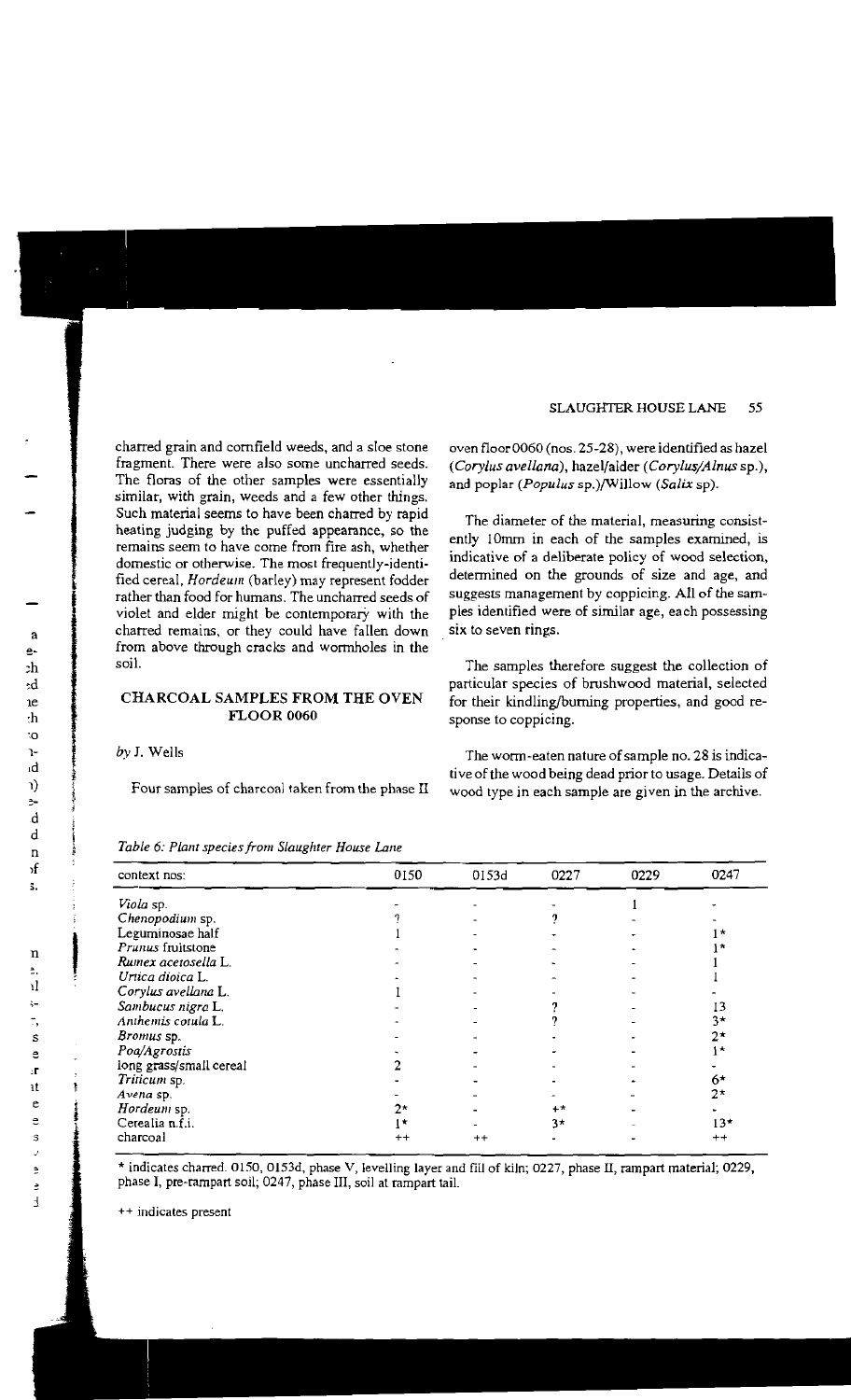# DISCUSSION: EXCAVATION RESULTS IN RELATION TO THE ARCHAEOLOGY OF NEWARK

### ROMANO-BRITISH PERIOD

A settlement of Romano-British date, known from a small-scale excavation<sup>50</sup> and 19th-century chance finds<sup>51</sup>, is located in the North Gate area of the town, adjacent to the Fosse Way. Finds include building remains, a kiln, and burials, and suggest that occupation was continuous from the 1st to 4th centuries. Little is known of the extent or character of the settlement. At Slaughter House Lane, the presence of Romano-British pottery in the soil beneath the rampart, and re-used Romano-British quemstones in the oven reflect the proximity of the North Gale settlement, but do not indicate that occupation extends as far south as the site.

# EARLY TO MID-ANGLO-SAXON PERIOD

A pagan Anglo-Saxon cemetry lies adjacent to Mill Gate (the Roman Fosse Way), north-east of the junction with Victoria Street (Fig. IC). The site was excavated by the late MJ. Dean and others between 1958 and 1978, and a full report has now been published<sup>52</sup>. Over 400 burials and disturbed finds were recorded in a roughly semi-circular area on the south side of the road, placing it among the larger collections from early Anglo-Saxon cemeteries in the country. The cemetery was used from the 5th to 7th centuries, and its proximity to the Roman road suggests that the route was still of some importance when the site was chosen for burial.

A plain bowl was reputedly found while re-laying cobbles in the market place<sup>53</sup>, and indicates early or mid-Saxon activity. At Slaughter House Lane, early Anglo-Saxon pottery from the buried soil beneath the rampart, and the annular brooch from a later context, suggest that a site of the period lay nearby. Its nature *is* **uncertain, but no human bones were recovered**  from the buried soil (see Table 4), and such finds probably relate to a settlement rather than a cemetery.

The even distribution of pottery through the buried soil and the absence of a pebble line suggest that the deposit had been cultivated prior to sealing by the rampart. However, the pollen concentrated close to its surface must have been preserved in anaerobic conditions, and therefore must related to the prevailing environment inunediately before the construction of the rampart at this point. It tends to confirm that the layer is indeed the pre-rampart ground surface. The slight emphasis on cereals in both the pollen and macrofossil assemblages, and the scarcity of tree pollen suggests a cleared environment dominated by arable land. The scarcity of charred remains from 0229 may result from the suspected cultivation, causing the complete breakdown of any charred material that may have been present.

# LATE-SAXON AND MEDIEVAL PERIODS

# *Historical outline*

Despite considerable contemporary documentation of the Anglo-Danish wars of the 10th century, no written evidence survives for the foundation of the Anglo-Saxon *burtt* at Newark. Although Newark appears in a supposedly pre-conquest charter, recording a grant oflands by Godiva to St. Mary's Stow, this is thought to be spurious<sup>54</sup>, and the name is first reliably recorded in Domesday Book in 1086. The name "Newark" ("new work [fortified site]")<sup>55</sup>, and the presence of Domesday burgesses indicate a defended urban centre established before 1086, and the probable striking of coins in the town from the middle of the 10th century<sup>56</sup> suggests that its origin lay in a burghal foundation of, or before that date. It may have been constructed as part of the Anglo-Saxon conquest of the Danelaw, perhaps to consolidate the territorial gains made when the submission of all the people settled in Mercia was received by Edward in  $918<sup>57</sup>$ . The site derives its strategic importance from its location dominating both the Fosse Way and the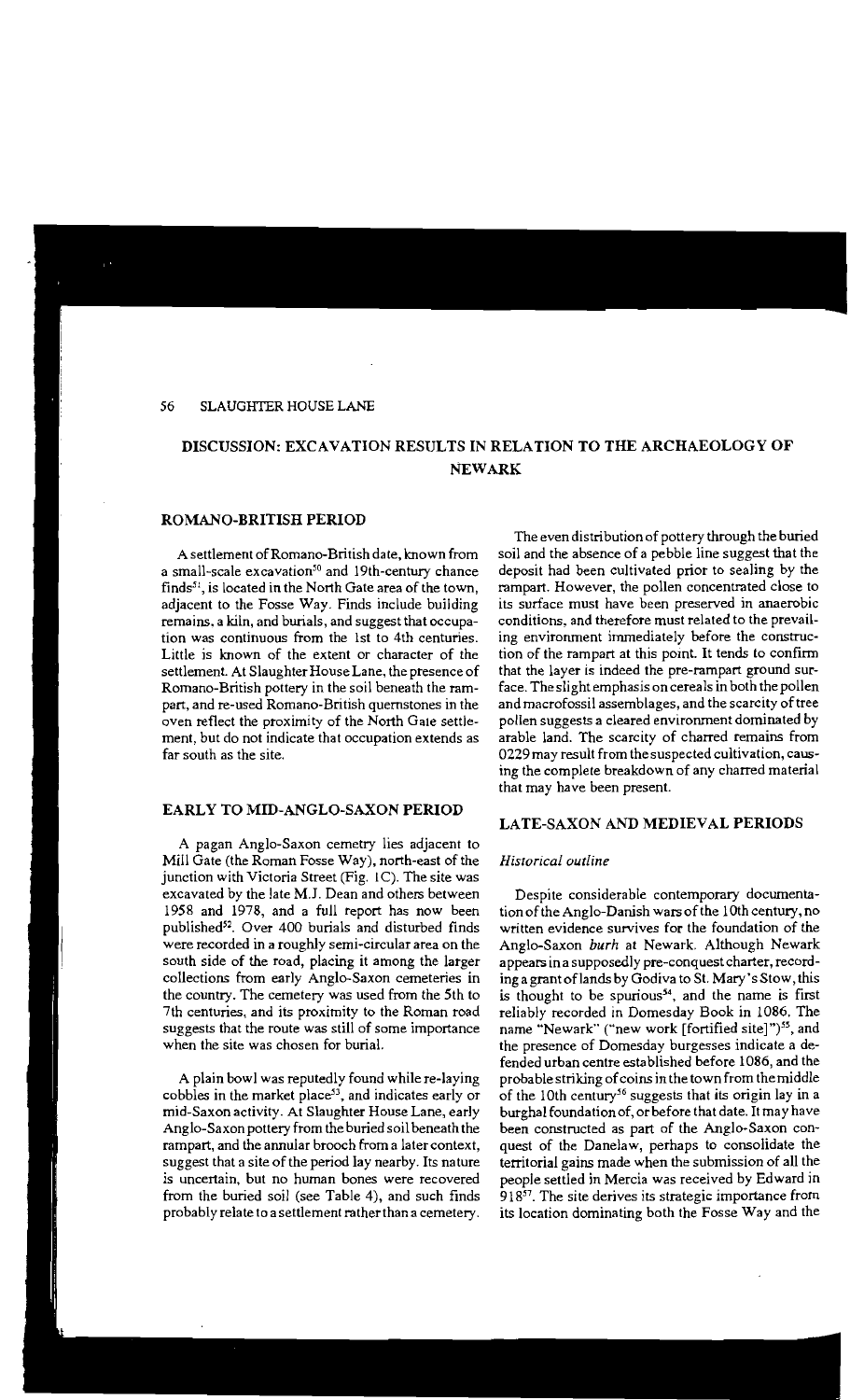river Trent: the furthest east point where this is possible. There is no evidence for a bridge before the 1130s, and the main north-south crossing of the Trent in Anglo-Saxon times appears to have been at Nottingham: a bridge was constructed in 924<sup>58</sup>, and the road to York at Nottingham, along with the Trent and the Fosse Way received special protection against obstruction<sup>59</sup>. Nottingham's resulting superior strategic importance at the time of the Norman conquest was reflected in the siting there of the royal castle in 1067/8.

Following the Norman Conquest the manor of Newark passed to Remigius, Bishop of Lincoln. In the early 12th century the town was extensively developed by one of his successors, Bishop Alexander (1123-1148). Three charters of the 1130s record the grants by Henry I of permission to build the first castle, and to divert the King's highway (Castle Gate), to build a bridge over the Trent, and to establish a five-day fair "at the castle"<sup>60</sup>. Alexander founded the hospital of St. Leonard at this time<sup>61</sup>. In 1218 the castle was briefly besieged by supporters of King Henry III, while held by Robert de Gaugy, a supporter of the recently-deceased King John. A major rebuild was carried out at the castle in the early 14th century, including the refacing of the present curtain wall. In 1547 the manor passed from the bishops of Lincoln to Edward VI, and remained in royal possession to the Civil War.

From the above, likely historical contexts for the creation or modification of the town defences might therefore be expected in the early 10th century, the early 12th, and the early 14th, although the possibility of undocumented work at other times must be considered.

## *Documentary evidence for rhe rown defences*

**Known from documentary sources and excava**tions, the medieval town defences enclosed a roughlysquare area defined by Slaughter House Lane, Appleton Gate, Carter Gate, Lombard Street and the river frontage including the castle (Fig. 2). This circuit was of some age by 1231, as a survey of 1225 31 shows that the rents and tolls were separately

administered for the area within the defences (the "Old Borough"), and the extensive suburbs along all the roads approaching the town from the north, east and south (the "New Borough")<sup>62</sup>. In particular, the name Potterdyke, now Lombard Street, first recorded 1331<sup>63</sup>, indicates the course of the southern defences, while *le Brigg*, now Bridge Street, first recorded 1499<sup>64</sup>, locates the causeway or bridge over the ditch on the east side. In addition, continuous property boundaries, of which the earliest surviving record is that of the map of 1790<sup>65</sup>, plausibly appear to preserve some element of the defences on the present Slaughter House Lane and Lombard Street frontages, and the backs of properties fronting Carter Gate from the churchyard to the junction with Lombard Street, and also immediately to the north of Mount Lane. In addition, the continuous Slaughter House Lane frontage boundaries can be traced west of Bar Gate, round to the east side of Town Wharf (Fig. 3). The plan of the Civil War town defences in Newark Museum<sup>66</sup> shows what may well be a fragment of the medieval town wall on this line running across Beast Market Hill to join the Civil War fortification north-west of Bar Gate. This line was perpetuated in a property boundary first mapped in 1790 (Fig. 3). No gate leading directly onto Trent Bridge is indicated. A stone wall may be intended in the term *mutus,* used in a deed of 1368 describing a property lying immediately north of the wall and the north gate, and east of North Gate<sup>67</sup>. The property must have lain over the ditch, which had therefore already been filled in at this point.

Elsewhere, building over the ditch is recorded earlier: the survey of 1225-31 refers to unlocated property in the "town ditch"<sup>68</sup>. A deed of 1341, referring to property between *Carrer Gate* and *The Burglulyke* suggests that the ditch there was still open then, enough of a feature to define a property bound $ary<sup>69</sup>$ .

The first surviving written record of the north gate of the town was in the reign of Henry II  $(1154-89)^{70}$ . An engraving published in 1816<sup>71</sup> shows a ruined stone wall with arch, demolished in 1762, identified as the north gate. Constructional details of the arch (formed of two concentric courses of radially-set thin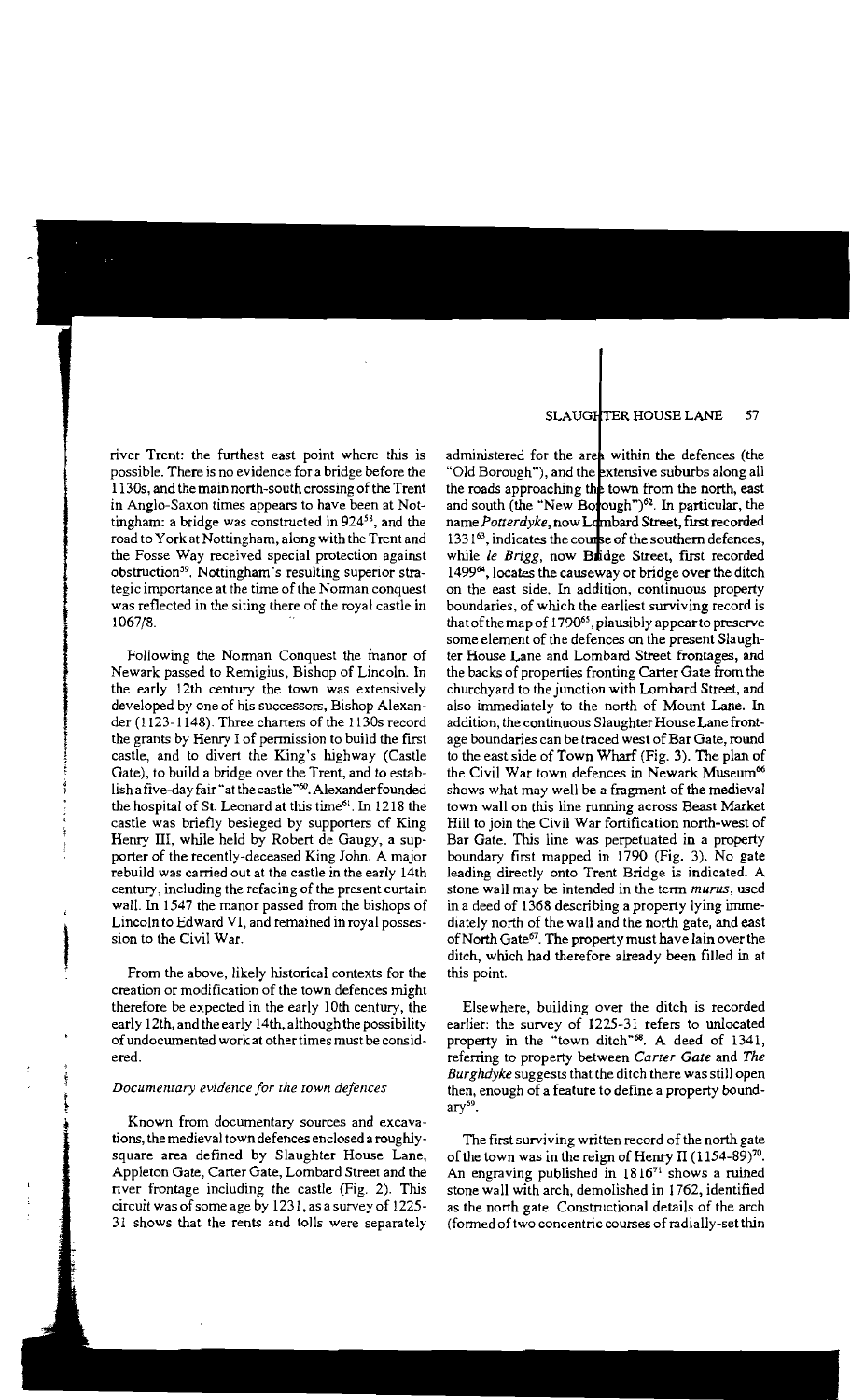blocks, with an apparent offset in the wall at the base of the arch) suggest Anglo-Saxon, or very early Norman work. The engraving is without scale, and clearly somewhat romanticised, but the possibility cannot be ruled out that this building was an Anglo-Saxon church, or less likely, in view of the tall, narrow arched doorway, a gatehouse. It stood in the vicinity ofBar Gate, where the north gate of the town would have been located. A second stone ruin stood "in the middle of' Bridge Street, on the east side of the defences, until demolished in  $1784^{72}$ ; the gate is illustrated by Dickinson", again somewhat romanticised and without scale, but the proportions and location "in the middle of the street" suggest that it was the principal arch of a medieval gateway, partly demolished before the drawings were made. The south gate, whose first surviving record is  $c$ . 1275<sup>74</sup>, stood at the junction of Castle Gate and Mill Gate<sup>75</sup>. No illustration survives.

#### *Previous excavations on {he {Own defences*

Three elements forming the town defences have been identified from excavation in the town: a rampart, a stone wall and a ditch. The ditch has been excavated only on the north side of the town. At Slaughter House Lane in 1961 Barley excavated the inner half of the ditch, which was V-shaped in section, 3m deep, and with an estimated total width of 10m<sup>76</sup>. Natural silts in the bottom contained 13th century pottery, and were overlain by large quantities of redeposited natural mudstone containing pcttery ranging in date from the 12th tomid-14th century. An unexcavated stone wall, formed ofalternate thick and thin courses of Lias limestone, stood at the base of a later brick wall on the same line, some 6m back from the inner edge of the ditch. Two pits had been dug into this berm, one containing pcttery of 12th and 13th century date. There was no evidence for the date of construction of the ditch; however Barley suggested that it may initially have been regularly cleaned out, but began to fill up naturally by the 13th century, and this process was deliberately completed, probably by throwing most of the rampart into the ditch, around the mid-14th century. It was perhaps at this time that the stone wall was built along the line of the front face

slabs separated by a thin course of roughly square of the rampart. The course of the ditch further east was confirmed by observations made in building work in 1988 (excavation area 03, see above). Excavations at Mount Lane<sup>77</sup> revealed the ditch at the north-east corner of the town; its depth below the modern ground surface was 2.7m. It was filled initially with virtually clean mudstone to a thickness of 0.8m, which produced a few scraps of late medieval pottery; this was followed by mudstone interleaved with bands of ash and darker soil, containing a little pottery no earlier than the late 17th or early 18th **centuries.** 

> Further excavations by Todd at Castle Gate<sup>78</sup>. Lombard Street<sup>79</sup> and Old White Hart Yard<sup>80</sup> revealed elements of the rampart and wall of the southern and eastern defences. At Lombard Street, two immediately-adjacent trenches were excavated, one in 1972, the other in 1976. In the former, asection of only 2.5m length was exposed due to later disturbance. The stone wall stood three courses, 0.86m high, with the front face beyond the limits of excavation. The core and rear face exposed over a 2.25m length, formed of roughly-cut blocks of Lias limestone set in greybrown clay, with a core of smaller lumps in similar clay; the thickness within the excavation was 0.4m. Behind the wall lay a 1.85m-thick series of gravel layers sloping down to the north (the interior), which produced three pctsherds, two dated to c. 1200-1225. These layers were interpreted as the rampart, with the wall built upon its crest. The published section ${}^{81}$ implies that there was no excavation beneath the wall. In the 1976 trench a 4m-Iong section was exposed, with similar results. The rear face and core of the stone wall were of Lias limestone blocks set in clay, standing to two courses; layers interpreted as the rampart stood to a height of 2.32m, and consisted of horizontal bands of sand and gravel, with an overlying layer on a 45° slope at the rear. It produced no pottery, but from the series of layers dumped and accumulated over the tail produced substantial quantities of pottery of the first half of the 13th century. At the Old White Hart Yard the wall stood to a height of 1.3m in ten courses, composed of large Lias limestone blocks 0.25-0.35m long by 0.12-0.16m wide, set in light brown puddled clay. Above the two lowest courses lay a course of narrower blocks O.09-0.1m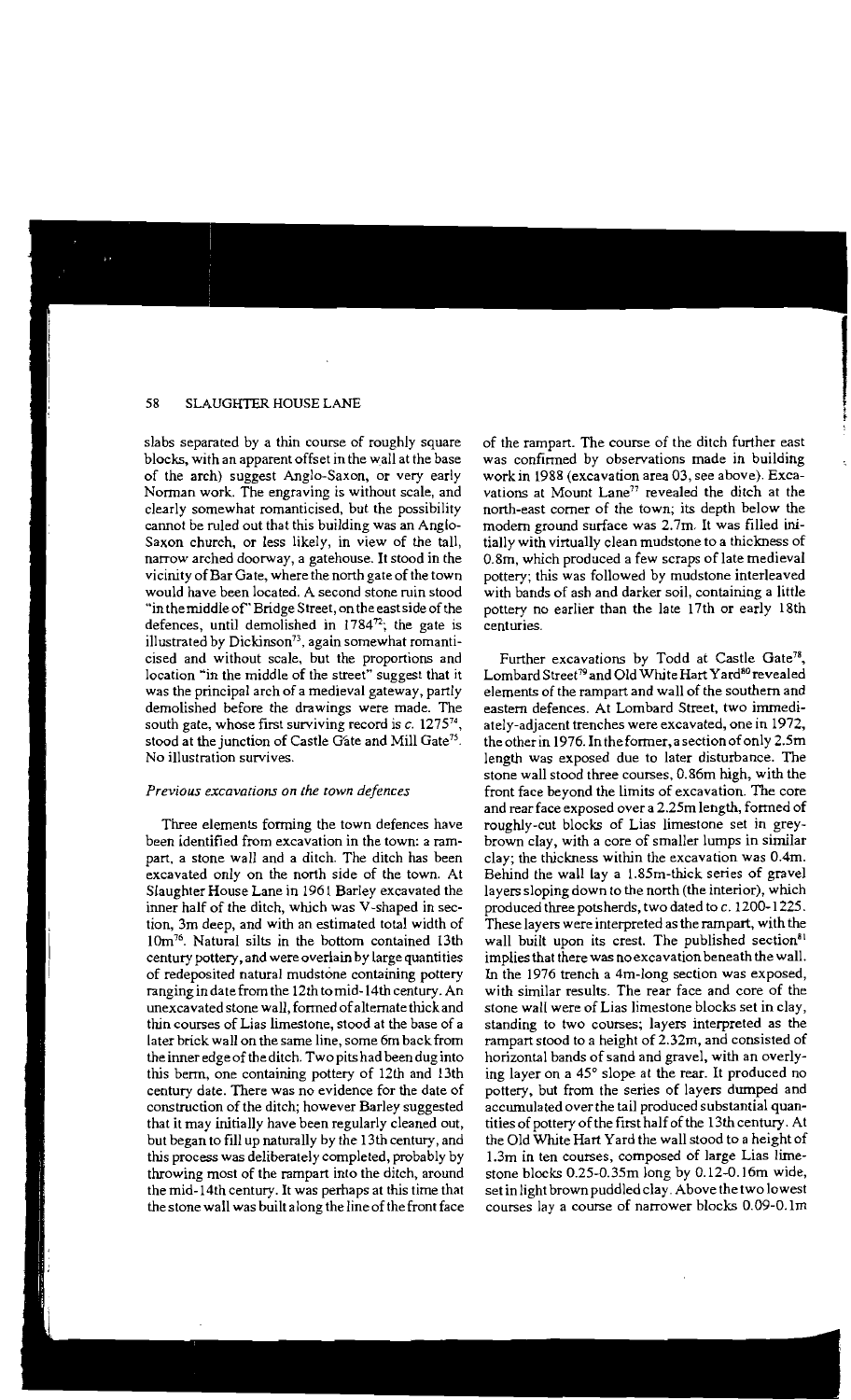wide. The front face was smoothly dressed, while the rear was very rough. Behind the wall a deposit of bright yellow sand 0.1O-0.18m thick (apparently a pre-rampart deposit) was overlain by brown sandy gravel 0.22-0.3Om thick, itselfoverlain by light brown sandy clay and gravel with flecks of coal and charcoal. This was much disturbed by later intrusions, but the maximum thickness was 0.16m. Dateable material from the body of the bank comprised residual Roman pottery and several scraps of Nottingham Splashed Ware. A broad patch of gravel lay over the bank in the centre of the cutting, which produced a large part of a late-13th century jug, and the bank was cut by a large pit containing 14th century pottery. At Castle Gate, Todd excavated a bank at least 3.75m wide, formed of sand and gravel, and contained 21 sherds of possibly pre-Conquest pottery, but also eight glazed sherds no earlier than the 12th century. Lying south-west of the bank (outside), the ditch was flat-bottomed, dug no earlier than the 12th century, and filled in by the end of the 17th century. It was thought more likely to be an artificial water course than a defensive feature.

Fundamental doubts exist over the interpretations offered in these excavations, due to their small scale. From the published evidence the Lombard Street wall could equally have been dug into the front face of the rampart, as the foundations were apparently not exposed. Equally, the "rampart" appears in one trench as sloping layers, in the other as horizontally banded, and as these two trenches were immediately adjacent at least one interpretation must be wrong. The bank observed at Castle Gate could equally well be terracing or dumping as the site lies on a very steep slope down to the river. In the Old White Hart Yard, the wall's rough rear face would be consistent with a construction method involving the cutting backof the bank to a vertical face, and the building of the wall against it as a revetment; this need not leave a clear foundation cut. Equally, it is not clearwhether the old ground surface was preserved at any point. The dating evidence at Castle Gate and Lombard Street becomes insecure once the identification of the rampart is doubted, and at Old White Hart Yard the evidence for the identification of the rampart is not given, and only a few scraps of Nottingham Splashed

Ware came from it. Excavations on a larger scale are needed to provide secure identifications and dating for the sequence of defences on the south side. Excavations at Bell's Yard, by Dr. J. Samuels in 1984, revealed a rectilinear stone structure and an adjacent stone wall on a terrace cut into the steep slope to the river on the line of the castle ditch, immediately south of the existing south-west tower of the castle<sup>82</sup>. The structure was demolished in the medieval period and may have been related to the castle, perhaps a water gate leading to the river, or part of riverside defences of the town.

A watching-brief by Trent & Peak Archaeological Trust, carried out at Cuckstool Wharfin *1990* during repair work to the modern riverside side wall, revealed more of the Bell's Yard stone wall, which appears on the Civil War plan of Newark mentioned above, and is conceivably part of a medieval riverside wall leading south from the south-west tower of the castle, and still standing in the 17th century<sup>83</sup>. Further work, beyond the immediate concern of this paper, has indicated the line of the castle rampart and ditch.

# *The date ofthe earliest defences at Slaughter House Lane*

At Slaughter House Lane, the pottery evidence, in the present state of knowledge, provides only an approximate date for the rampart. A single sherd of Torksey Ware from the fabric of the rampart suggests a construction date not earlier than the 9th century; clearly a much greater quantity of dating evidence is required. In the layers immediately sealing the rampart, the presence of large quantities of Saxo-Norman pottery, and the consistent absence of Nottingham Splashed Ware (available from  $c.1100$ , and otherwise well-represented on the site), and of later pottery, suggests that those deposits had accumulated before c.1100. The period of time they took to accumulate cannot be accurately estimated, as the circumstance of their deposition is not certain. There was clearly a still earlier phase, during which the rampart was constructed and structures erected at its tail. Rampart construction in the 1130s would require the rapid abandonment of the structures behind the ram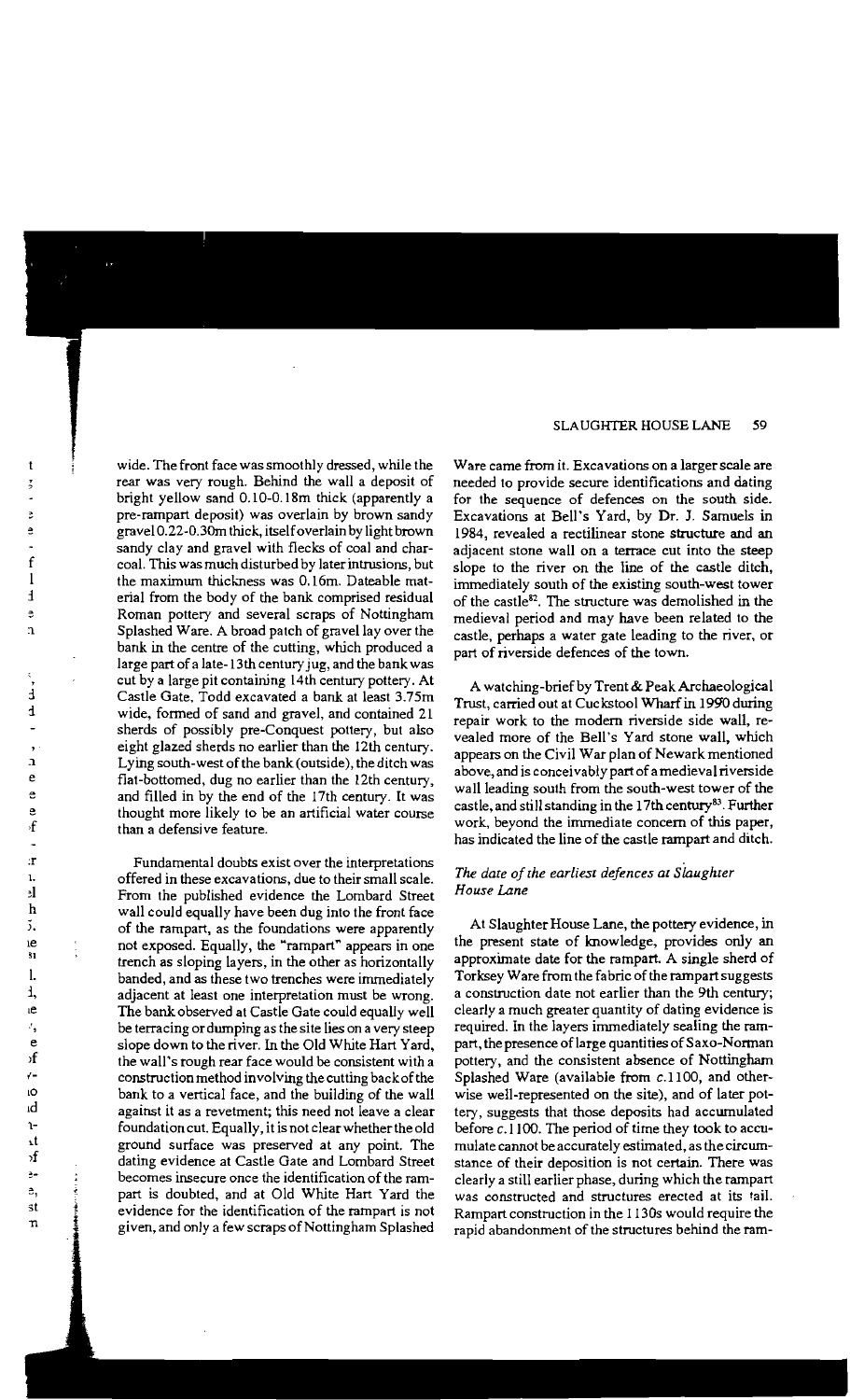part, and the burial of the area with the soil deposits within a few decades, together with a late adoption of Nottingham Splashed Ware. The balance of probability based on the present evidence of all types therefore lies in a pre-conquest date for the defences at Slaughter House Lane.

Despite its demonstrable antiquity, the town's street pattern does not preserve any clear indication of an inner, earlier line of defences. If Todd's dating of the southern side defences is rejected (see below), and with the evidence of documents showing it to have been old in 1231, the known defensive circuit, including Slaughter House Lane, may again be considered to be of one period.

# The character of the occupation at Slaughter *House Lane in the Saxo-Norman period*

At Slaughter House Lane, the presence of posthole structures and an oven behind the rampart in phase II suggest that the site was occupied on a permanent basis. The later sealing of these structures with an accumulation of soil in phase III might be interpreted as a contraction of occupation in the 12th century, but this maynotberepresentativeofthe *burn*  as a whole. The contents of the oven point to the exploitation and possible management of nearby woodland, while some of the animal bones had marks indicating primary dismemberment of carcases; it is likely that this butchery took place at least nearby, if **not on site.** 

# **The development of the Slaughter House Lane site** in the Medieval period

The probable levelling of the rampart and the construction of the stone building, kiln and stone boundary wall were the next well-represented general stage in the development of the site, although they may not have been exactly contemporary.

The stone boundary wall and rampart-levelling might be of the 14th century, and Barley's work suggested that the ditch had been infilled in the later 14th century, and certainly by 1368 (above). The

ditch might therefore have been filled in with the material from the body of the rampart, thus creating two new areas of land for building close to the town centre. The stone boundary wall may well have been erected at this time as a replacement for the rampart, as the boundary line was still important in demarcating the Old and New Boroughs.

The alignments of the tail of the rampart and the stone boundary wall (and the 1790 boundary which follows it) converge towards BarGate (Fig. 3); at Bar Gate the boundary/wall would be approximately over the centre of the rampart, and therefore over the expected location of the original gate. It is conceivable that when the rampart was replaced with the wall, the wall followed the front face of the rampart from Wilson Street, but began to converge with the tail towards BarGate in orderto link with the existing gate, which must therefore have been retained after the levelling of the rampart. It has been suggested above that the gate contained an Anglo-Saxon stone church, and it may have been included in the new **stone circuit.** 

Despite localised alteration and sub-division, the property boundaries of 1790, extending between Kirk Gate and Slaughter House Lane, show a regular pattern of plots of about 30m frontage, and are therefore likely to have been laid out at the same time. The presence of a 1790 boundary over the side wall of the building and possible yard boundary wall (Figs.3, 5) suggests that these boundaries might be of medieval origin, if not original to the *burh.* Unfortunately the regular pattern is less clear north-west of excavation area 01, although it seems likely that 01 was in a separate property from 02 and 04.

The stone building, kiln and timber structures may therefore have occupied one or more properties extending from Kirk Gate to the town wall. The footings of the stone building were substantial enough to postulate that at least the ground floor was entirely of stone, indicating a building of some status. These features could not be confidently dated more closely than the late medieval period, perhaps the 14th or 15th centuries, while the building could have been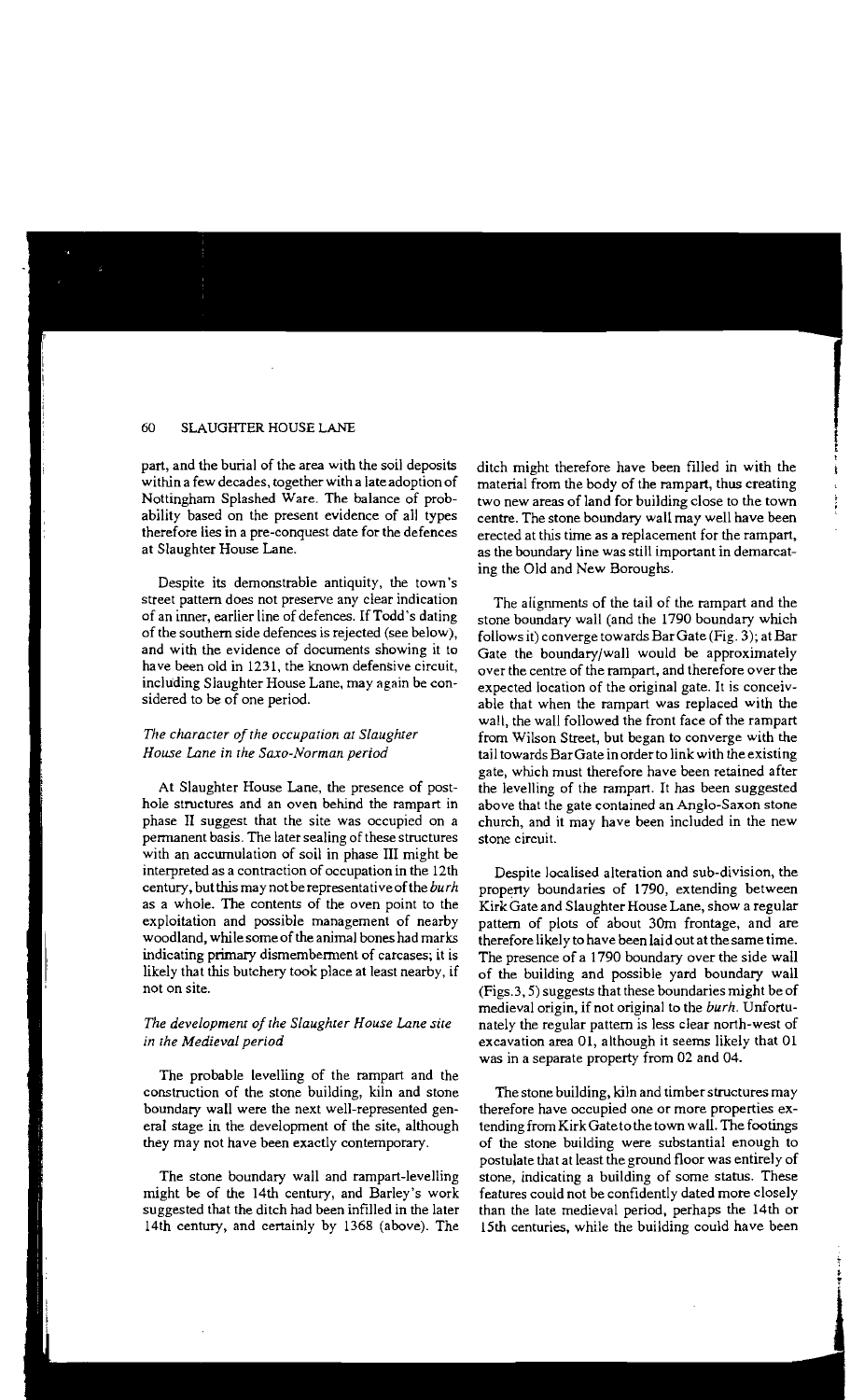still standing as late as the 18th century.

The extension of buildings into the backs of the properties and the levelling of the rampart suggest increased pressure to utilise available land within this valuable location close to the centre of the Old Borough. The filling of the ditch suggests a similar situation in the New Borough. Although there was no direct evidence for the function of the phase IV kiln, use for malting is most likely. Similar kilns with stone-lined, sloping sides have been found at Barrow and Great Casterton, Rutland, Brixworth, Northarnptonshire, and at Michelham Priory, Sussex<sup>84</sup>. The last was dated to the 14th century, but the remainder were not closely dated, with medieval or post-medieval pottery in their fills. At Great Casterton direct evidence for function was found in 256 carbonised seeds recovered from near the chamber floor; six were unidentified, but the remainder were all barley, indicating use as a malting kiln. Late medieval malt kilns were fitted with removable horse hair cloth floors, stretched over wood frames, which featured frequently in farmhouse inventories of the period<sup>85</sup>. Such kilns could also have been used for drying corn.

The levelling layer of phase V indicates that 02 was remodelled in the late medieval period, possibly for a new building, but there was not direct evidence surviving for this.

#### THE POST-MEDIEVAL PERIOD

Further discussion of the development of the site in this period is beyond the scope of this article, but the conical lime kilns are worthy of comment (Fig. lOB). Although not well dated, the repetition of the distinctive conical form suggests that the kilns belong to a single period in the history of the site. 0129 was dated no earlier than the late 17th century. The Civil War siege must have caused extensive damage to the medieval buildings of the town, and it is tempting to believe that the kilns were to supply lime for mortar for a major rebuilding programme in brick, possibly using material robbed from the stone building and the stone wall of the town. They certainly mark the end of the medieval history of the site, and the beginning of its redevelopment in the modern era.

# NOTE ON THE ARCHIVE

The site archive, containing finds and full documentation of the site records, including pottery database and specialists' reports on finds, has been deposited in the Appleton Gate Museum, Newark-on-Trent, Nottingham NG24 UY, with a copy in the National Monuments Record. At the time of writing, an ASCII format copy may be had by sending a blank 3.5in 1.44Mb floppy disc and SAE to the author at Trent & Peak Archaeological Trust, University Park, Nottingham NG7 2RD.

#### REFERENCES

- 1. W. Attenburrow, *Map of Newark in the County a/Nottingham, 1790.*
- 2. M.W. Barley and F. Waters, 'Newark Castle . 7. Excavations 1953-6', *1TSN 60* (1956), 20-33; M.W. Barley, Excavation of the borough ditch, 8. Slaughter House Lane, Newark, 1961', TTSN 65 (1961), 10-18; G. Fairclough, 'Excavations of two medieval 9. and post-medieval sites at Newark, 1975', TTSN 80 10. (1976),1-34.
- 3. M.W. Barley, 'The medieval borough of Torksey: excavations 1960·62'*.AntiquariesJoumal XUV(* 1964), 11. Fig. 8.1,6; Barley, 'The medieval borough of Torksey: Excavations 1963-8'. *Antiquaries Journal LXI* (1981), Fig. 10.1, 11.4. 12.
- 4. Barley and Waters, *op. cit.*, Fig. 4.B2 13.<br>5. Barley (1964) *op. cit*. 181-2 14.
- 5. Barley (1964), *op. cit.*, 181-2.<br>
6. Barley (1964), *op. cit.*, 181-2. Figs. 8.14. 11.3. 11.5. 15.
- 6. Barley (1964), *op. cit.*, 181-2, Figs. 8.14, 11.3, 11.5,

11.6; Barley (1981), *op. cu.,* 264-92, Figs. 9.8,9.14, 9.16,11.12,13.9.

- Barley (1964), *op.* cir., Fig. 11.2; Barley (1981), *op. cit.,*  Pl.XLa, Fig. 9.8.
- Barley (1964), *op. cit.,* Figs. 11.3, 11.5; Barley (1981), *op. cu.,* Figs. 11.2, 13.9.
- Barley (1981), *op. cit.,* 279.
- P.Miles, J. Young and J. Wacher,A *Late Saxon Kiln Site at Silver Street, Lincoln* The Archaeology of Lincoln XVII-3 (1989), Fig. 22.
- J.G. Hurst, 'The pottery' in D.M. Wilson (ed.), *The Archaeology ofAnglo-Saxon England* (1976) 283-348, Fig. 7.21.
- Barley (1981), *op. cit.*
- *Ibid,* 279.
- *Ibid,* Fig. 9.
- *Ibid,* 279.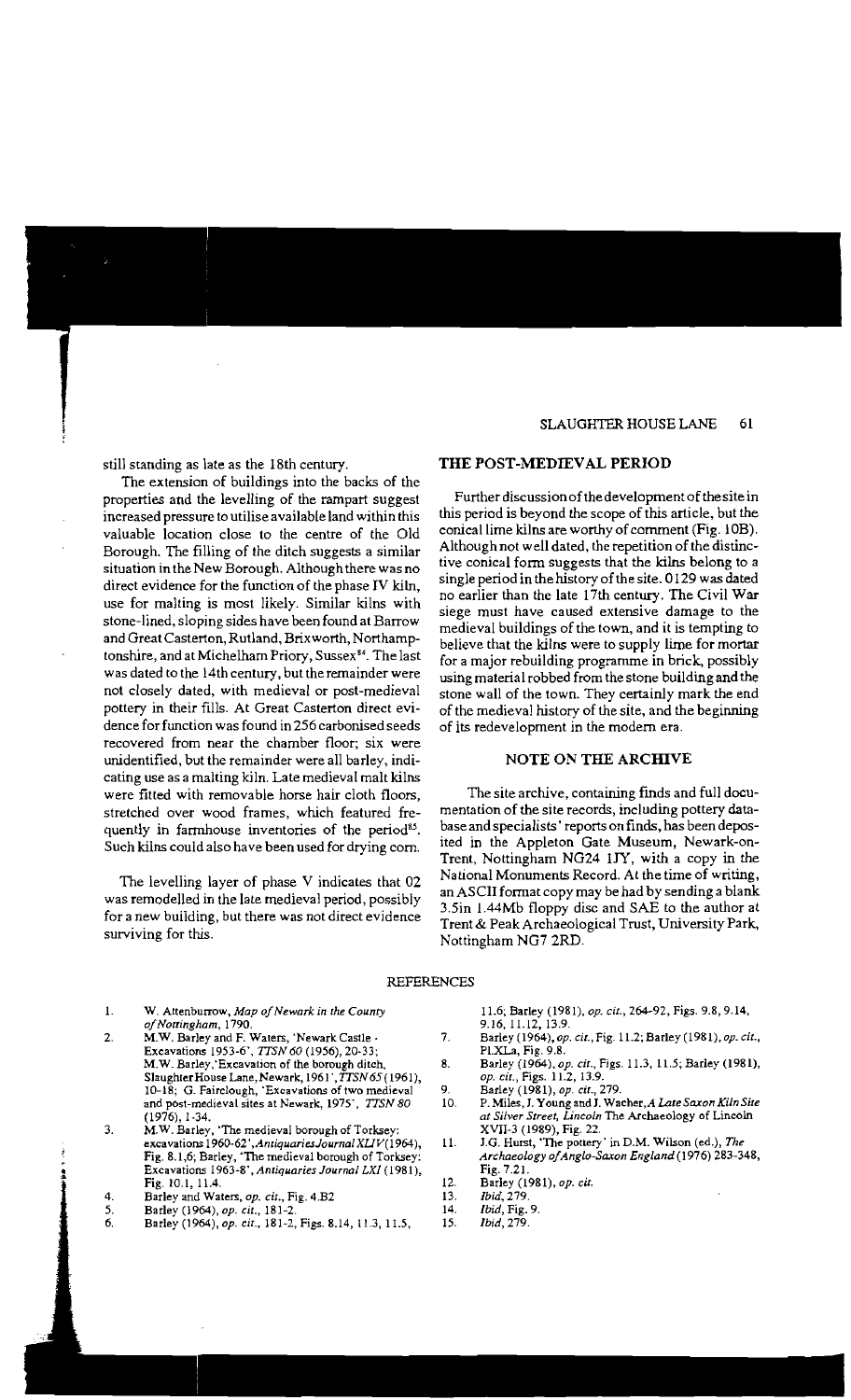- 16. *Ibid*, 278, Table, and Fig. 11. **48. 17.** *Ibid*, 279. **49.**
- 17. *Ibid,* 279. 49.
- 18. The remanent magnetic date for kiln  $5$  is 1050-1150; Barley (1981), *op. cit.,* 2g7.
- 19. Fairclough (1976), *op. cit.*, 22 and Fig. 10, no. 101.<br>20. A. Rogerson and C. Dallas. *Excavations in Thetford*
- A. Rogerson and C. Dallas, *Excavations in Thetford* 50.<br>1948-9 and 1973-80, East Anglian Archaeology 22 51. 1948-9 and 1973-80, East Anglian Archaeology 22 (19g4).
- 21. Miles, Young and Wacher (1989), *op. cit.,* 204, 220- 52. 221.
- 22. *Ibid.*, Figs. 27, 28.<br>23. B.N. Adams 'The p
- B.N. Adams 'The pottery report' in G.F. Bryant and J.M. 53. Steane, 'Excavations at the deserted medieval settlement at Lyveden. A second interim report', *Journal of the Northampton Museums-and Art Gallery* 5 (1969), 54. Fig. l Sa-c; B. Bellamy, 'Medieval pottery kilns at Stenion', *Northamptonshire Archaeology* 18 (1983), Fig. 4.33-37. 55.
- 24. Adams (1969), *op. cit.*, *fig.* 12a, c.<br>25. K. Kilmurry, *The pottery Industry a*
- 25 K. Kilmurry, *The pottery Industry afStamford. Lincoln-* 56. *shire c. A.D. 850-1250,* British Archaeological Reports British Series 84 (1980).
- 26 *Ibid.*
- 27. *Ibid.* 57.
- 28. *Ibid,* 140, Fig. 29, 139. 58.
- 29. *Ibid*, Fig. 70, 307. **59.** 59. **59.** 59. **59.** 59.
- 30. *Ibid*, 260, 308.<br>31. *Ibid*, 104.
- *Ibid*, 104.
- 32. *Ibid,* Group 35, Castle Site EE, pit 28; Group 31, Lincoln Flaxengate, 112, 110. 61. 61. 61. 61.
- 33. Information P. Miles.<br>34. G. Coppack. The exc.
- $G.$  Coppack, 'The excavation of a Roman and medieval  $63$ . site at Flaxengate, Lincoln' , *Lincolnshire History and Archaeology* 8 (1973), 88.
- 35. *Ibid,* Fig. 17.118.
- 36. *Ibid*, 88.<br>37. R.H. Hea
- R.H. Healey, 'Bourne Ware' in J.B. Whitwell and C.M.  $64.$ Wilson, 'Archaeological notes 1986', *Lincolnshire* 65. *History and Archaeology 4* (1969), 108-9. 66.
- 38. Information P. Miles.
- 39. R.R. Woodland, 'The pottery' in I.E. Mellor and T. Pearce, *The Austin Friars. Leicester,* Council for 67. British Archaeology Research Reports 35 (1981), 68.<br>London; R.R. Woodiand, 'The pottery' in R. Buckley 69. London; R.R. Woodland, 'The pottery' in R. Buckley and J. Lucas *Leicester Town Defences*, Leicestershire 70.<br>Museums, Art Galleries and Records Service (1987). 71. Museums, Art Galleries and Records Service (1987).
- 40. Fairclough (1976), *op. cit.,* Fig. 10, nos. 114-125.
- 41. Woodland (1981), *op. cit.,* Woodland (19g7), *op. cit.*
- 42. Fairclough (1976), *op. cit.*, Fig. 10.144. 72.<br>43. Fairclough (1976), *op. cit.*, Fig. 10.126, 10.131. 73.
- 43. Fairclough (1976), *op. cit.*, Fig. 10.126, 10.131. 73.<br>44. Woodland (1981), *op. cit.* 74.
- Woodland (1981), *op. cit.*
- 45. Woodland (1981), *op. cit.,* Woodland (1987), *op. cit.,* 75. fabrics EA1 and EA2. 76
- 46. Barley and F. Waters (1956), *op. cit.,* 20-33; Barley 77. *(1961),op. cit.,* 10·18; Fairclough (1976), *op. cit.*
- 47. Fairclough (1976), *op. cit.*, 22. **78.**
- WOOdland (19g1), *op. cit.; 124.*
- R.R. Woodland, 'Post-Roman pottery studies in 'Leicestershire Archaeological Unit Rescue News Supplement' in *Archaeology in Leicestershire* -*from Survey* (0 *Synthesis* (1986), 5.
- S. Gorin, unpublished.
- C. Brown, *A history ofNewark-on-Trent, 1(1904),6-7;*  further information Newark Museum.
- A.G. Kinsley, *The Anglo-Saxon Cemetery at Newarkon-Trent. Nouinghamshire,*  Nottingham Archaeological Monographs 2 (1989).
- R.C. Alvey, 'Some recent Anglo-Saxon finds from Nottinghamshire and Lincolnshire', TTSN 134 (1980), g4 & fig. 2 no. 37.
- P.H. Sawyer, Anglo-Saxon Charters: *An Annoted List and Bibliography.* Royal Historical Society Guides and Handbooks 8 (1968), 360, no. 1233.
- E. Ekwall, *The Concise Oxford Dictionary of English Place Names.* fourth edition (1960), 339.
- e.g. M. Dolley & C.E. Blunt, 'A parcel of reform-type pence cfEadgar and his successors' *.BritishNumismauc Journal* 36 (1967), 56. I am indebted to Mr. W. Lean for this reference.
- Anglo-Saxon Chronicle, year 918.
- Anglo-Saxon Chronicle, year 924
- Domesday Book, Nottingham entry.
- Brown (1904), 31-2, 40; M.W. Barley, *Documents Relating to the Manor and Soke of Newark-on-Trent,* Thoroton Society Record Series XVI (1956), xix.
- C. Brown, *A History ofNewark-on-TrentII* (1907),212.
- Barley (1956), *op. cu.,* xxi-xxiii.
- J.F. Dimock. List of, and Translated Extracts from, Ancient Deeds and Muniments in the Possession of the Corporation of Newark, Unpublished manuscript, c. 1850. Newark Appleton Gate Museum ace, no. D22.75/1, no. 32.
- *Ibid,* no. 330.
- Attenburrow (1790), *op. cit.*
- Royal Commission on Historical Monuments *(England),Newark.on-Trem, The Civil War Siegeworks*  (1964), Plate 11.
- Brown (1904), *op. cit., 138.*
- Barley (1956), *op. cu..* xxii.
- Brown (1904), *op. cit.,* 123, 127.
- Barley (1956), *op. cit.,* xxii, n.
- W. Dickinson, *The History and Antiquities ofthe Town ofNewark in the County ofNottingham (1816),*  opp. p. 7.
- *Ibid,* 7.
- *Ibid,* opp. 7.
- Barley (1956), *op. cir.,* xxii, n.
- Brown (1904), *op. cii., 139.*
- Barley (1961), *op. cit.*
- M. Todd, 'Excavations on the medieval defences of Newark, 1972', TTSN 78 (1974), 35.
- *Ibid, 36-42.*